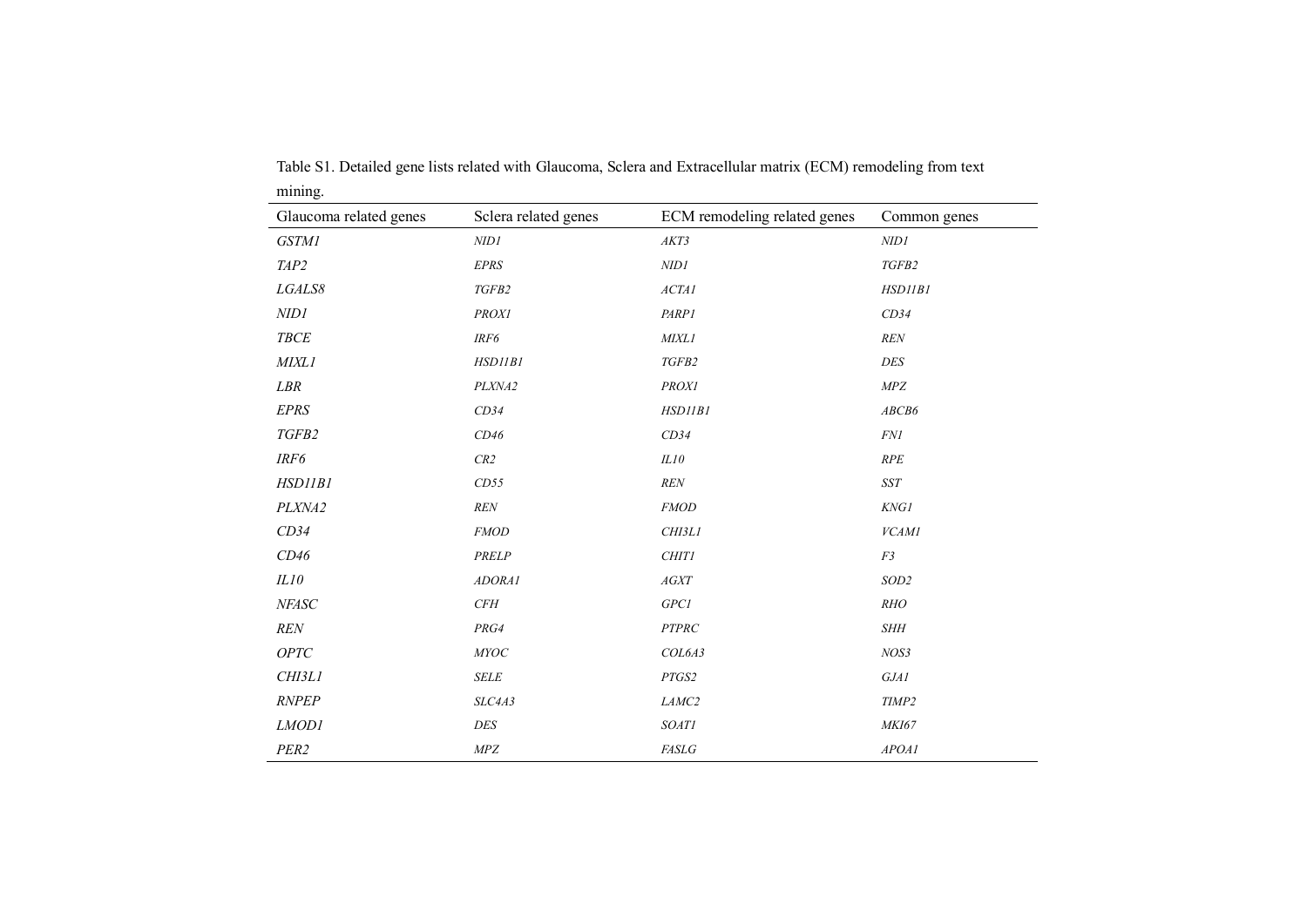| $\cal{PT} \cal{P} \cal{R} \cal{C}$ | ${\it ABCB6}$             | SERPINE2                      | CALDI                                               |
|------------------------------------|---------------------------|-------------------------------|-----------------------------------------------------|
| PRLH                               | $\it{USF1}$               | SELP                          | $\mathbb{C}2$                                       |
| CRB1                               | CD244                     | POU2FI                        | VAMP8                                               |
| CFH                                | VANGL2                    | DES                           | MMP3                                                |
| PTGS2                              | $\it FN1$                 | DDR2                          | MMPI                                                |
| ${\cal PDC}$                       | ${\it NES}$               | ${\it MPZ}$                   | $GHI\,$                                             |
| Clorf27                            | $\cal{RPE}$               | ABCB6                         | SLC17A5                                             |
| DHX9                               | $TFPI$                    | ADAMTS4                       | NOVA2                                               |
| $\it LAMCI$                        | NBPF14                    | $I\!H\!H$                     | $\ensuremath{\textit{DMPK}}$                        |
| <b>SOAT1</b>                       | $\it{SST}$                | CYP27AI                       | NOS1                                                |
| <b>PSMD1</b>                       | OLFML3                    | NHLHI                         | $\ensuremath{\mathnormal{ACE}}$                     |
| PRDX6                              | $\it KNGI$                | $\cal{CRP}$                   | $\cal{P}VR$                                         |
| TNFSF4                             | ${\it CRYGS}$             | IGFBP5                        | SERPINE1                                            |
| FASLG                              | ADORA3                    | $\emph{NTRK1}$                | $\mathit{ACHE}$                                     |
| MYOC                               | $GCG$                     | $\mathit{FNl}$                | $\ensuremath{\textit{ENG}}$                         |
| COL4A3                             | VCAMI                     | ${\it NES}$                   | $BGN$                                               |
| SELE                               | F3                        | $\cal{RPE}$                   | CD79A                                               |
| $\it SELL$                         | MBNL1                     | CREB1                         | $\it{GALNS}$                                        |
| F5                                 | $\cal{P} \cal{L} \cal{G}$ | ${\it MUCI}$                  | TGFB1                                               |
| <b>SELP</b>                        | $\operatorname{SOD2}$     | $\ensuremath{\mathit{NRP2}}$  | ${\it VEGFA}$                                       |
| ATPIBI                             | RHO                       | SHC1                          | HSPA5                                               |
| $D\!PT$                            | VIPR2                     | $\emph{BMPR2}$                | COL1A1                                              |
| SLC4A3                             | <b>B3GAT1</b>             | SUMO1                         | $IGF1$                                              |
| DES                                | $NLRP5$                   | $\ensuremath{\mathit{C}ASP8}$ | $G\ensuremath{\mathcal{S}}\ensuremath{\mathcal{N}}$ |
| $\mathit{PBX1}$                    | $SHH$                     | $\it S100Al$                  | COLIA2                                              |
| ${\it MPZ}$                        | $LIMSI$                   | $\it S100A4$                  | $DCN$                                               |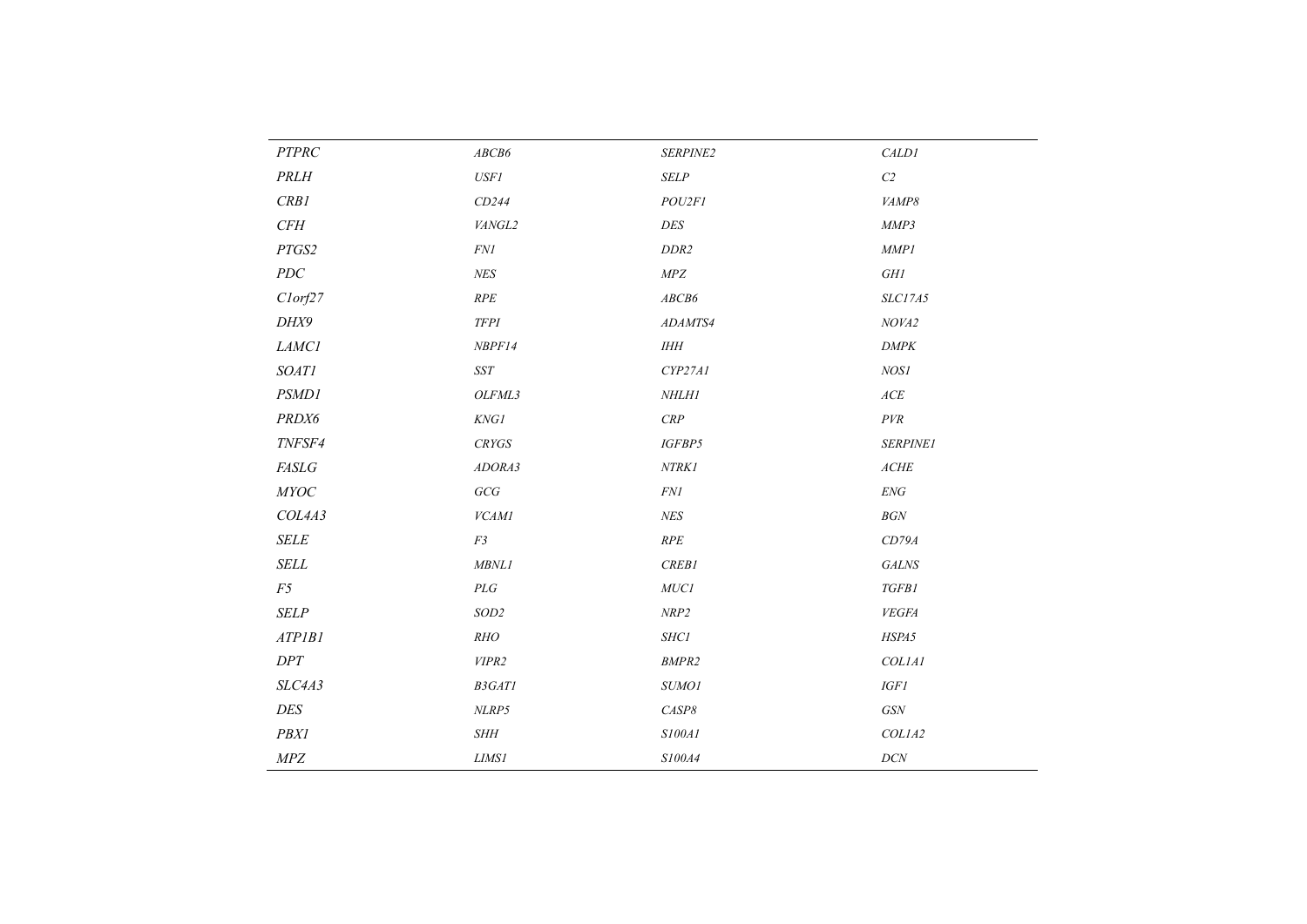| ABCB6        | NOS3                                | $\mathcal{F}\mathcal{L}\mathcal{G}$ | $LUM$          |
|--------------|-------------------------------------|-------------------------------------|----------------|
| <b>USF1</b>  | HGS                                 | ${\it CTSK}$                        | $\mathit{TNC}$ |
| CD244        | $H\hspace{-0.9pt}G\hspace{-0.9pt}D$ | $CTSS$                              | <b>GFAP</b>    |
| VANGL2       | GJAI                                | <b>ECM1</b>                         | CDH1           |
| PEX19        | TIMP2                               | $T\!F\!P\!I$                        | <b>CDKN1A</b>  |
| ATP1A2       | MKI67                               | CALCRL                              | $\it{PLAU}$    |
| <b>PNKD</b>  | KLK1                                | <b>ITGAV</b>                        | MFAP2          |
| $\cal{CRP}$  | APOAI                               | MFI2                                | CTNNB1         |
| DARC         | $T\!F\!G$                           | $T\!T\!N$                           | $C10$ orf $27$ |
| IGFBP2       | CALD1                               | ${\it ATF2}$                        | $\it{ELN}$     |
| NTRK1        | ${\cal C}2$                         | NGF                                 | <b>PTCH1</b>   |
| FNI          | PAEP                                | TP63                                | MMP2           |
| ${\it LMMA}$ | TSPAN33                             | $\emph{SST}$                        | CNOT8          |
| RPE          | CNTN3                               | ITGA6                               | <b>EDN1</b>    |
| MAP2         | DBH                                 | ADIPOQ                              | <b>ICAM1</b>   |
| CREB1        | VAMP8                               | KNG1                                | <b>VIM</b>     |
| ${\it MUCI}$ | MITF                                | CRYGS                               | AGT            |
| <b>BMPR2</b> | <b>MTF1</b>                         | GAD1                                | <b>TWIST1</b>  |
| NPRI         | MMP3                                | <b>THPO</b>                         | <b>TIMP1</b>   |
| CFLAR        | MMPI                                | CSF1                                | <b>MMRN1</b>   |
| <b>HSPD1</b> | HPD                                 | $F\!AP$                             | WAS            |
| <b>STAT1</b> | FLNB                                | DPP4                                | $FOS$          |
| MTMR11       | $G\!H\!I$                           | PIK3CA                              | <b>CYCS</b>    |
| PHGDH        | $\mathcal{T}\mathcal{Y}\mathcal{R}$ | TNFSF10                             | $CAT$          |
| <b>APOD</b>  | SLC17A5                             | CLDN11                              | TGFB3          |
| OPA1         | NOVA2                               | COLIIAI                             | CD44           |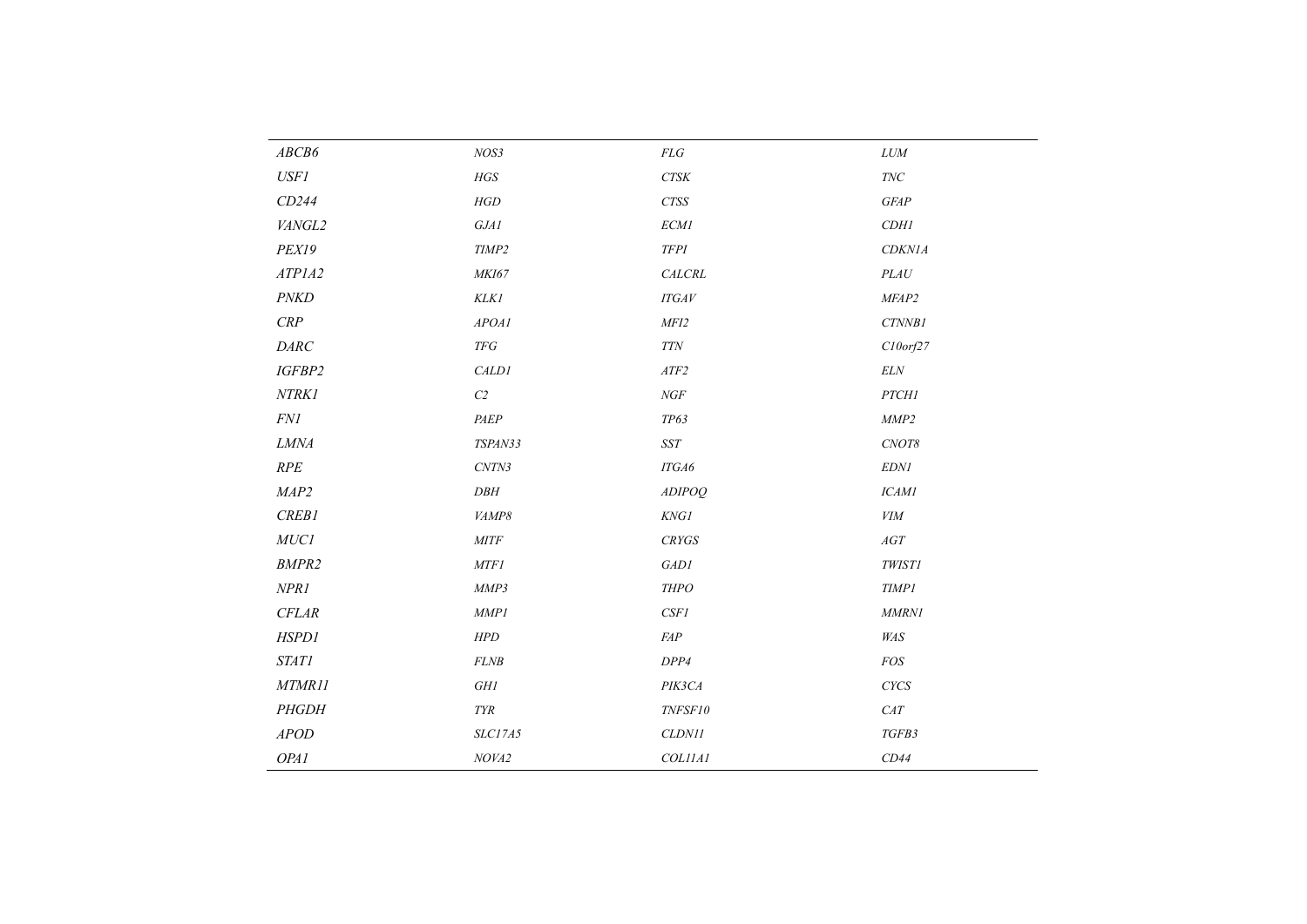| $\mathit{NGF}$               | $\boldsymbol{SIX5}$      | EXTL2                     | NOS2                         |
|------------------------------|--------------------------|---------------------------|------------------------------|
| $\emph{SST}$                 | $\ensuremath{DMPK}$      | VCAMI                     | ${\it VTN}$                  |
| OLFML3                       | NOS1                     | <b>SERPINI1</b>           | $\boldsymbol{\mathit{SMTN}}$ |
| <b>KNG1</b>                  | G6PD                     | $D\!P Y\!D$               | $\mathbb{E} G\mathbb{F}$     |
| CAPZA1                       | $\mathcal{ACE}$          | F3                        | <b>TGFBI</b>                 |
| CHRD                         | <b>RIMS1</b>             | TNFAIP6                   | KRT7                         |
| CLCN <sub>2</sub>            | SFRS16                   | <b>CTSZ</b>               | IL2                          |
| PSMD2                        | PVR                      | CXCR4                     | FGF2                         |
| ABCC5                        | <b>PLAUR</b>             | CYR61                     | NUDT6                        |
| PARL                         | <b>HCFC1</b>             | THBS2                     | MAPK3                        |
| GSTM3                        | <b>MATN1</b>             | MGAT5                     | <b>TNF</b>                   |
| <b>SORT1</b>                 | $HVCNI$                  | CPB1                      | <b>ITGAL</b>                 |
| $M\!FN\!I$                   | TRIM37                   | AGTR1                     | MAPK8                        |
| GPSM2                        | SERPINE1                 | LPHN2                     | TGFBR2                       |
| <b>TANK</b>                  | $\mathit{ACHE}$          | $CFCI$                    | $T\!F$                       |
| TNFSF10                      | $C O I L$                | $\cal{P} \cal{L} \cal{G}$ | GLB1                         |
| $\ensuremath{\textit{CNTF}}$ | $\ensuremath{{\it ENG}}$ | ${\it LPA}$               | $EGFR$                       |
| $7-Mar$                      | $\mathcal{B}GN$          | IGF2R                     | RPS4X                        |
| COLIIAI                      | CD79A                    | $SOD2$                    | MMP9                         |
| OLFM3                        | RPS19P3                  | VIL2                      | $\ensuremath{\mathit{MIP}}$  |
| <b>VCAM1</b>                 | <b>PELI1</b>             | MAP3K2                    | SPARC                        |
| $BCHE$                       | $MUT$                    | RPE65                     | $AKTI$                       |
| DPYD                         | <b>GALNS</b>             | GLI2                      | <b>VCAN</b>                  |
| F <sub>3</sub>               | CETN2                    | <b>LEPR</b>               | MAX                          |
| ABCA4                        | <b>TGFB1</b>             | ESR1                      | CALCA                        |
| P2RYI                        | DHCR7                    | ATP2CI                    | $I\!L8$                      |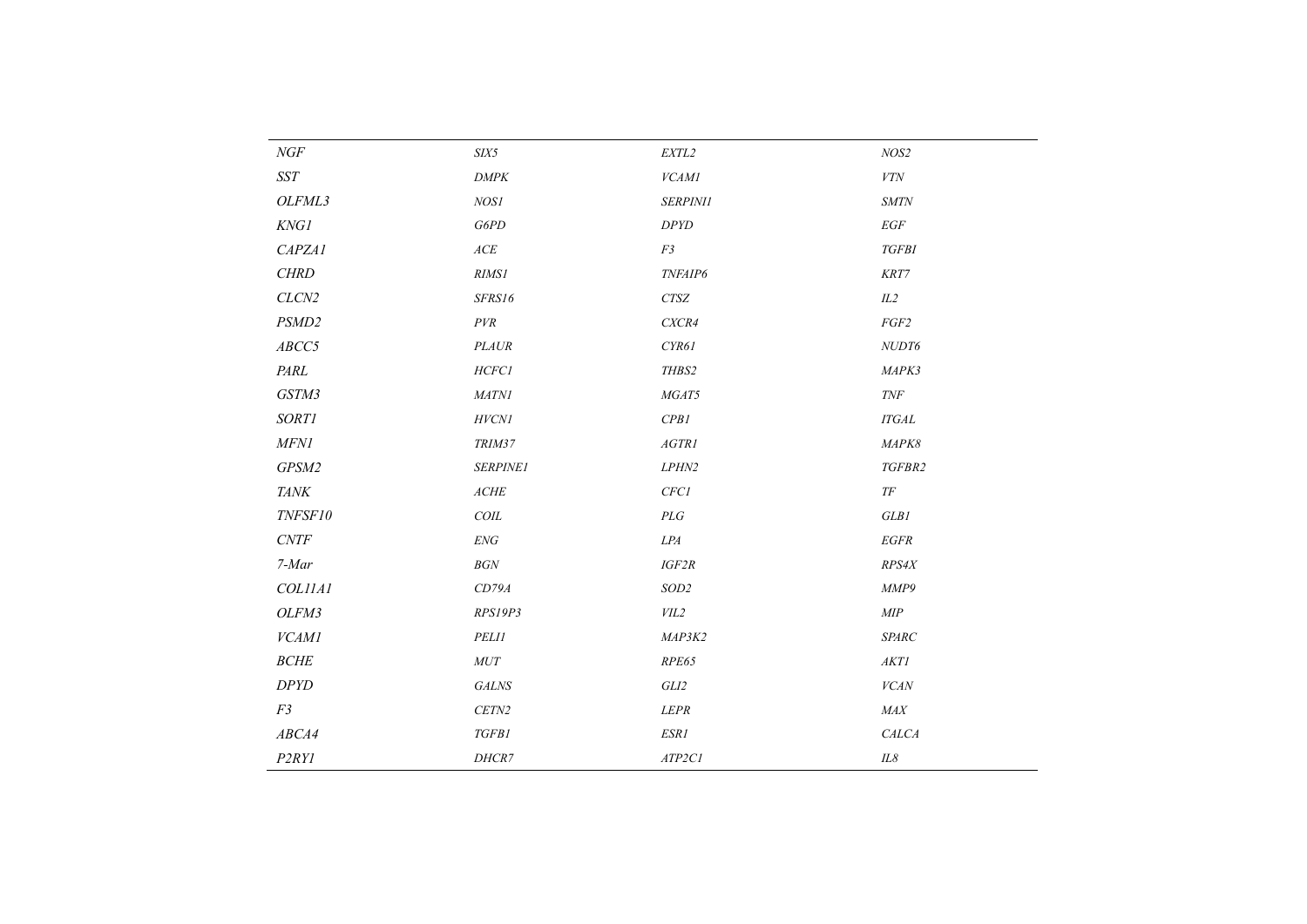| ${\it LCT}$                 | $\it{GAL}$     | $ILIRN$               | $\it FBN1$         |
|-----------------------------|----------------|-----------------------|--------------------|
| $DLLI$                      | ${\it VEGFA}$  | $ILIB$                | $\boldsymbol{ALB}$ |
| CYR61                       | CHAD           | ILIA                  | COL18A1            |
| $C\hspace{-0.1cm}P$         | HSPA5          | RHO                   | ${\it CTSD}$       |
| AGTRI                       | $AMT$          | $J\!U\!N$             | PLAT               |
| ${\it LPHN2}$               | $COLIAI$       | <b>GRM1</b>           | $BMP2$             |
| PARK2                       | $IGF1$         | RAB7A                 | KIT                |
| PCOLCE2                     | $H\!H\!E\!X$   | $\it SHH$             | $PC\!M$            |
| ATPIB3                      | $OCM2$         | LIMSI                 | CDKNIB             |
| ZBTB38                      | $T\!ACI$       | ST14                  | $GPIBA$            |
| COPB2                       | GSN            | $\it ILII$            | $\emph{MBP}$       |
| SOD2                        | SLC25A13       | $LRP8$                | $BCL2$             |
| PTGER3                      | COLIA2         | TNFAIP3               | $IGF2$             |
| TMEM22                      | $ODZI$         | <b>FLI1</b>           | $CLU$              |
| EPHB1                       | CALCR          | ETS1                  | <b>THBS1</b>       |
| TMEM37                      | $TLR4$         | $ILIRI$               | $\it PNMA2$        |
| <b>LEPR</b>                 | $DCN$          | CDKN2C                | <b>SERPINF1</b>    |
| ESRI                        | $LUM$          | TAAR1                 | ALOX5AP            |
| ILIRN                       | $\mathit{TNC}$ | CTGF                  | FLTI               |
| $\ensuremath{\mathit{TRH}}$ | $\it CFL$      | $NOS3$                | $CD4\,$            |
| ILIB                        | $\it NMTI$     | ENPP1                 | SODI               |
| ILIA                        | <b>GFAP</b>    | $ESAM$                | <b>GAPDH</b>       |
| RHO                         | ${\it NTS}$    | CFHRI                 | <b>VWF</b>         |
| BCL2L11                     | $\cal SRI$     | <b>FSTL1</b>          | MMP14              |
| B3GATI                      | CDH1           | GSK3B                 | ${\it APEXI}$      |
| NLRP5                       | $SLC4AI$       | $THY\hspace{-0.1cm}I$ |                    |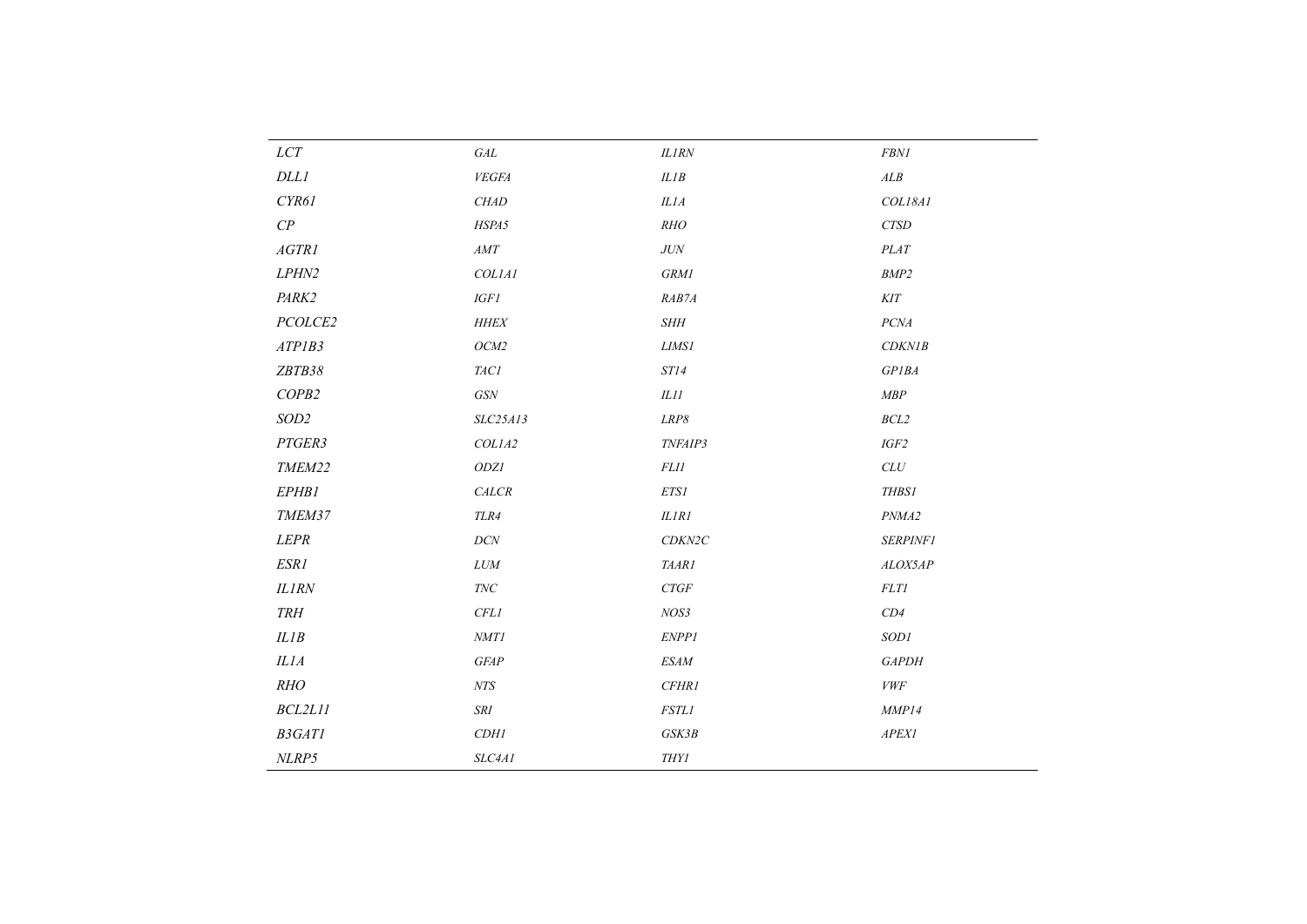| <b>SHH</b>            | PLA2G2D             | EPHAI                                 |
|-----------------------|---------------------|---------------------------------------|
| $\it{OPCML}$          | $CDKNIA$            | FABP7                                 |
| $\it{llll}$           | $LCAT$              | ${\it ZYX}$                           |
| $NCK2$                | $\it{PLAU}$         | $GJ\!\! A1$                           |
| $\it FASTK$           | $BRCAI$             | $ADAM8$                               |
| <b>TBPL1</b>          | ${\small\it PTPRB}$ | ${\it UTFI}$                          |
| $\mathit{MYLK}$       | ADAMTS2             | TIMP2                                 |
| $ILIRI$               | DDX41               | $\mathcal{P} \mathcal{L} \mathcal{N}$ |
| $CTGF$                | $T\!D$ GF1          | EPHB6                                 |
| NOS3                  | MFAP2               | $PTCH2$                               |
| C2orf29               | CDH5                | BIRC5                                 |
| FOXE3                 | $SMC2$              | PLK3                                  |
| $HGS\;$               | $C\mathbb{C} K$     | $C\!X\!C\!R\!5$                       |
| $C\!D86$              | $\it{BAAT}$         | $ROS\!I$                              |
| $\it EAF2$            | $CT\!N\!N\!B1$      | HASI                                  |
| EIF5B                 | $C10$ orf $27$      | MKI67                                 |
| NRII2                 | $\emph{LRRC23}$     | CD200                                 |
| <b>POMGNT1</b>        | $\it ELN$           | $\ensuremath{\mathit{BRAF}}$          |
| $C\!D80$              | PTCHI               | ADAM12                                |
| $THY\hspace{-0.1cm}I$ | $STXIA$             | KLK13                                 |
| HEY2                  | $ACAN$              | $K\!L\!K\!3$                          |
| $M\!F\!RP$            | <b>TNMD</b>         | KLK15                                 |
| GAP43                 | $\it ACAAI$         | KLKI                                  |
| $CLCNI$               | $\emph{MMP2}$       | $\mathit{IDS}$                        |
| $GJAI$                | TAC3                | $\cal{PTN}$                           |
| TIMP2                 | CHM                 | $PTGDS$                               |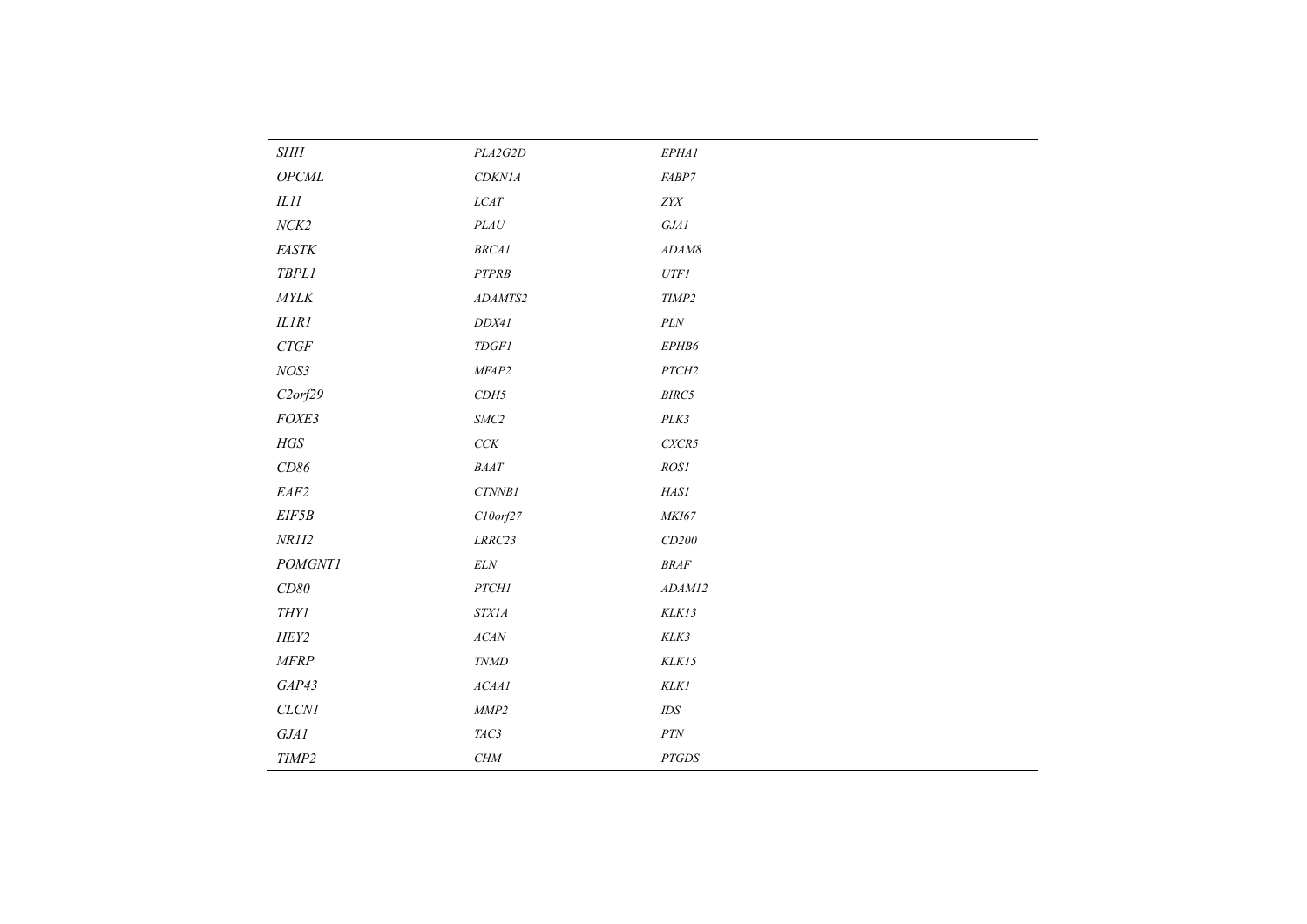| $U\!ROD$                              | $\it BEST1$   | APOAI                                                                     |
|---------------------------------------|---------------|---------------------------------------------------------------------------|
| $\mathcal{P} \mathcal{L} \mathcal{N}$ | PLOD1         | HTRAI                                                                     |
| $BOC$                                 | $CNOT8$       | ZBTB16                                                                    |
| PLK3                                  | PES1          | ITGB4                                                                     |
| ROS1                                  | CDKN2A        | <b>YBX1</b>                                                               |
| FPR1                                  | <b>EDN1</b>   | NOTCHI                                                                    |
| MKI67                                 | TEK           | CALD1                                                                     |
| CD200                                 | USP9X         | FGFR2                                                                     |
| $N\!P\!S$                             | HM13          | SEC23IP                                                                   |
| CD96                                  | $LY96\,$      | GRB2                                                                      |
| $\it{FYN}$                            | <b>ICAM1</b>  | NCAMI                                                                     |
| $\emph{GRINI}$                        | <b>VIM</b>    | $ILI8$                                                                    |
| DPP7                                  | $AGT$         | ${\cal C}2$                                                               |
| BACEI                                 | <b>TNXB</b>   | <b>MKLN1</b>                                                              |
| ENTPD2                                | WDR36         | IRF3                                                                      |
| <b>WASF1</b>                          | <b>TWIST1</b> | ZNF643                                                                    |
| <b>PTGDS</b>                          | <b>TIMP1</b>  | $FCGRT$                                                                   |
| APOAI                                 | $C\!F\!P$     | $CD300LF$                                                                 |
| EIF2AK3                               | PAX6          | MMP17                                                                     |
| $T\!F G$                              | MMRNI         | $ST\!X\!2$                                                                |
| ZBTB16                                | CD59          | $AT\!M$                                                                   |
| FOXO3                                 | $\it W\!A S$  | MAP3K7                                                                    |
| <b>CALD1</b>                          | $N\!P Y$      | FOXP1                                                                     |
| BRWD2                                 | <b>ITCH</b>   | $\ensuremath{\textit{SO}} \ensuremath{\textit{X}}\ensuremath{\textit{9}}$ |
| SEC23IP                               | FOS           | VAMP8                                                                     |
| NCAM1                                 | $C YCS$       | $NTF4$                                                                    |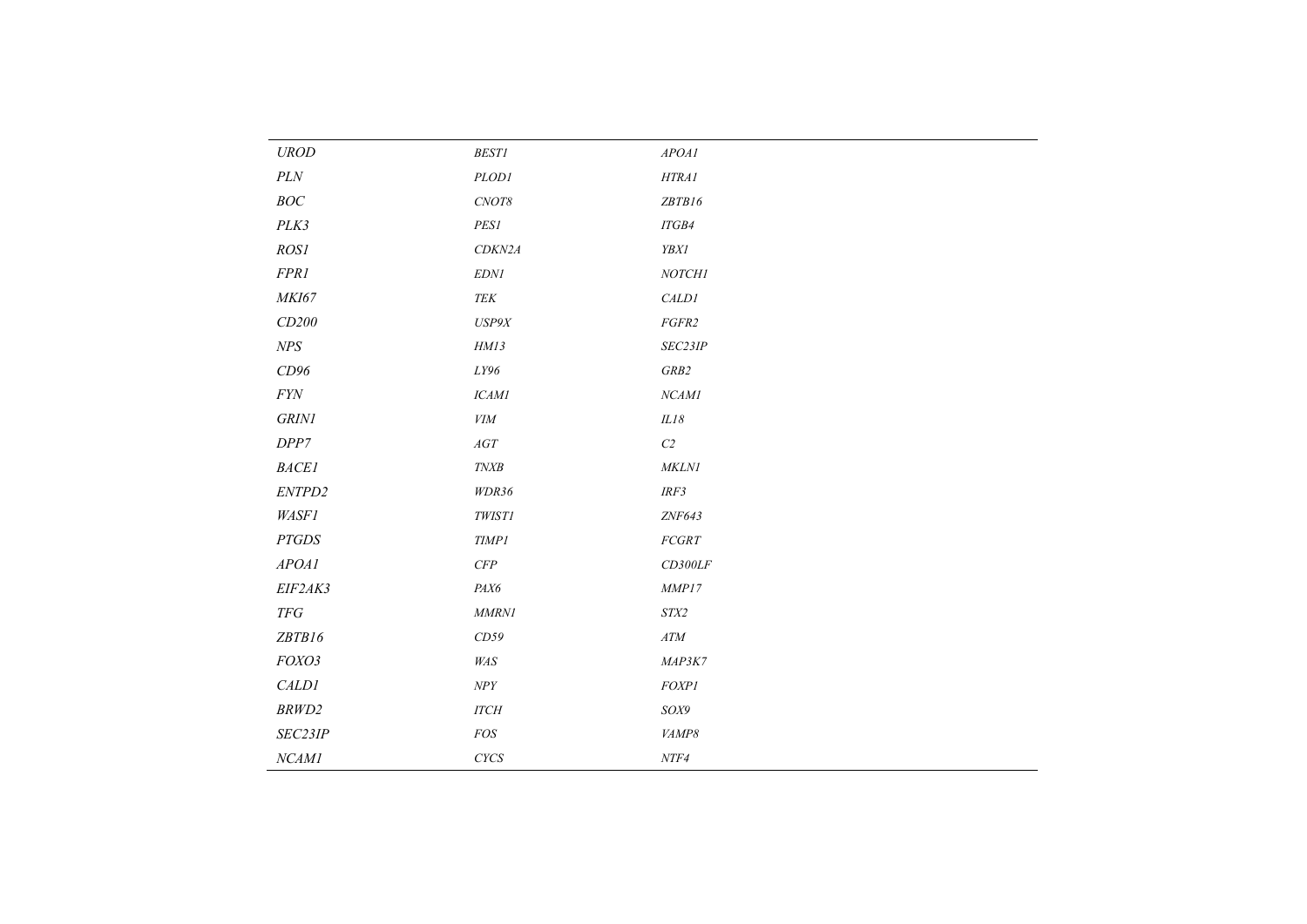| $CAT$                        | $LEP$                         |
|------------------------------|-------------------------------|
| TGFB3                        | $\it{BAX}$                    |
| CD44                         | HABP2                         |
| AP003117.1                   | TCF7L2                        |
| ${\it SYP}$                  | MMP13                         |
| NOS2                         | <b>FUT1</b>                   |
| ${\it VTN}$                  | MMP12                         |
| $\boldsymbol{\mathit{SMTN}}$ | MMP3                          |
| $\mathbb{E} G\mathbb{F}$     | MMPI                          |
| PITX2                        | MMP10                         |
| BBS9                         | $\emph{MMP8}$                 |
| $TGFBI$                      | SLC16A6                       |
| <b>GRASP</b>                 | $\emph{MMP7}$                 |
| SLC6A6                       | BIRC3                         |
| $\it KRT7$                   | FEZF2                         |
| $\it{MAZ}$                   | PRKCA                         |
| $\it{PML}$                   | CLIP1                         |
| IL2                          | CAVI                          |
| FGF2                         | HTRA2                         |
| ${\it NUDT6}$                | ICAM2                         |
| CD14                         | C5ARI                         |
| ANXAI3                       | $GHI$                         |
| MAPK3                        | CYP17A1                       |
| SERPINA4                     | $\ensuremath{\mathit{CTSC}}$  |
| $\ensuremath{\mathit{TNF}}$  | SLC17A5                       |
| $SDC1$                       | $\ensuremath{\textit{PX}\!N}$ |
|                              |                               |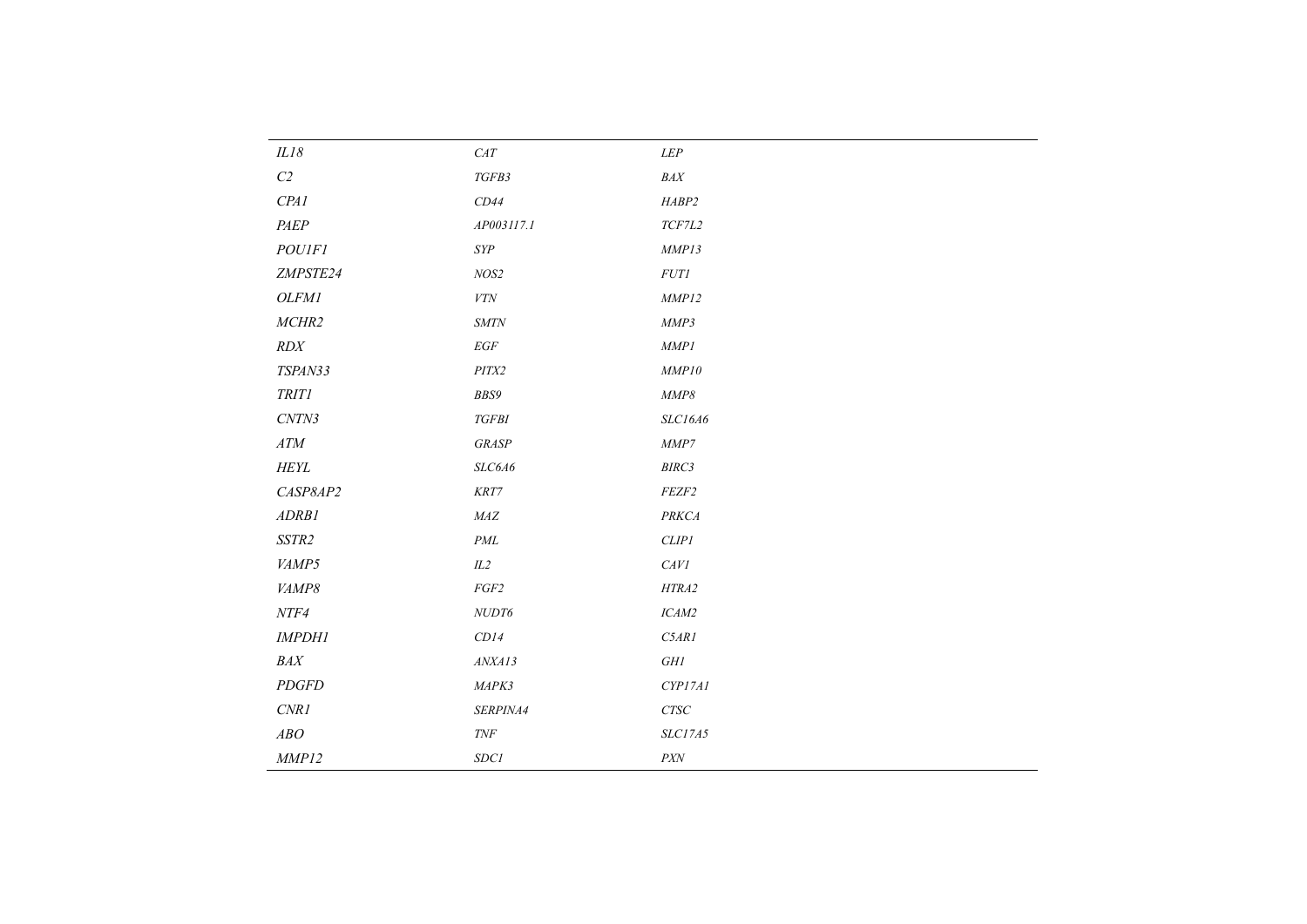| MTFI                                  | $ITGAL$                             | $\mathit{NRCAM}$             |
|---------------------------------------|-------------------------------------|------------------------------|
| MMP3                                  | $\emph{EDA}$                        | $\emph{CHDH}$                |
| MMPI                                  | CYB5R3                              | NOVA2                        |
| WASL                                  | MAPK8                               | PPP2R4                       |
| MMP8                                  | IGFBP3                              | $\ensuremath{\textit{DMPK}}$ |
| ${\it FUT2}$                          | TNFRSF9                             | SLC26A3                      |
| $AT{\hspace{-0.07cm}\bar}\,\!X\!N\!7$ | $ENO\,I$                            | <b>VASP</b>                  |
| FEZF2                                 | $TGFBR2$                            | <b>ITIH4</b>                 |
| MTMR2                                 | $U\!P\!P\!I$                        | $NOSI$                       |
| KNTCI                                 | SLC18A3                             | PIK3CG                       |
| <b>PRKCA</b>                          | $T\!F$                              | ACE                          |
| ${\cal A}POH$                         | $\mathcal{A}\mathcal{S}\mathcal{L}$ | MRC2                         |
| COL8A2                                | $GLB\mathcal{I}$                    | <b>STAB1</b>                 |
| DIABLO                                | $EGFR$                              | <b>DYSF</b>                  |
| DNASE1L3                              | RPS4X                               | RELN                         |
| $FLNB$                                | PDGFRB                              | BCL3                         |
| NUP214                                | MMP9                                | $\it PVR$                    |
| $\emph{IMPGl}$                        | $\emph{ANGPTL7}$                    | <b>EMD</b>                   |
| FOXP2                                 | $E\mathit{YA2}$                     | SERPINH1                     |
| $G\!H\!I$                             | $\ensuremath{\mathit{MIP}}$         | $FLNA$                       |
| <b>HESX1</b>                          | $\emph{SPARC}$                      | $\mathit{CHUK}$              |
| <b>SAE1</b>                           | $AKTI$                              | RPS6KB1                      |
| ASSI                                  | ${\it VCAN}$                        | <b>IRAK1</b>                 |
| ${\cal T}{\cal Y}{\cal R}$            | $\it{MAX}$                          | $\it{PLAUR}$                 |
| $\ensuremath{\mathit{CTSC}}$          | <b>CALCA</b>                        | SDC3                         |
| <b>SLC17A5</b>                        | $EMP2$                              | HPSE2                        |
|                                       |                                     |                              |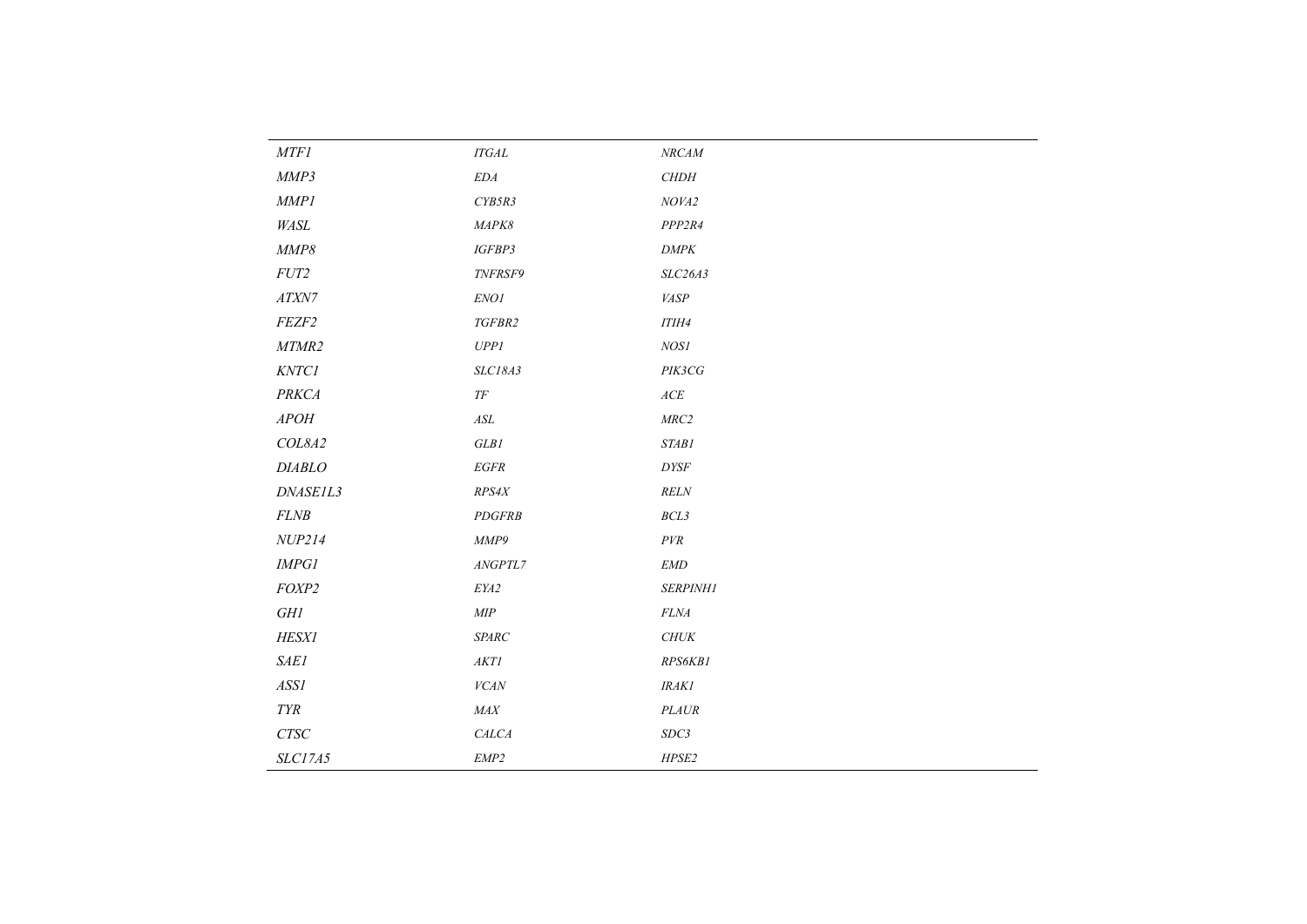| $\ensuremath{\textit{PX}\!N}$   | $\ensuremath{\mathit{SDCBP}}$ | $\mathit{ARD1A}$                  |
|---------------------------------|-------------------------------|-----------------------------------|
| $TORIB$                         | $I\!L\mathcal{8}$             | MATNI                             |
| $\emph{CHDH}$                   | $AFM$                         | $T\!E\!XI01$                      |
| NOVA2                           | ${\it AFP}$                   | LEFTY2                            |
| DMPK                            | ${\it FBN1}$                  | $LCN2$                            |
| SLC26A4                         | $\mathit{ARSB}$               | <b>SERPINE1</b>                   |
| $F\mathcal{8}$                  | $\boldsymbol{ALB}$            | ${\it MPO}$                       |
| OPA3                            | COL18A1                       | $\mathit{ACHE}$                   |
| NOS1                            | $LYV\!E1$                     | TRPV4                             |
| ZBTB8OS                         | $M\!N\!I$                     | POU2F2                            |
| PIK3CG                          | IL2RA                         | $ILI7A$                           |
| $\ensuremath{\textit{IKBKG}}$   | $FOXCI$                       | <b>HYAL1</b>                      |
| $ERCC2$                         | LECTI                         | EPHB4                             |
| $G6PD$                          | TUBB4                         | $\ensuremath{\mathnormal{ACTR2}}$ |
| $\ensuremath{\mathnormal{ACE}}$ | MLANA                         | $\ensuremath{\textit{ENG}}$       |
| <b>UBL4A</b>                    | SNAP25                        | $BGN$                             |
| RIMSI                           | ${\cal C} TSD$                | CD79A                             |
| APOE                            | SERPINB2                      | $EPO$                             |
| PAX2                            | $\ensuremath{\textit{SMN1}}$  | SEMA3B                            |
| $\cal{P}VR$                     | EIF5A                         | $ETV5$                            |
| $\ensuremath{\mathit{SCD}}$     | $\ensuremath{\textit{SMN2}}$  | <b>GALNS</b>                      |
| <b>SERPINH1</b>                 | $GGT\!I$                      | CD2AP                             |
| CA4                             | $PLAT$                        | TNFRSF21                          |
| $FLNA$                          | $\ensuremath{\mathit{BMP2}}$  | ILI8BP                            |
| CHUK                            | $K\!I\!T$                     | <b>TGFB1</b>                      |
| ABCC2                           | $PC\!M$                       | ${\it CYBA}$                      |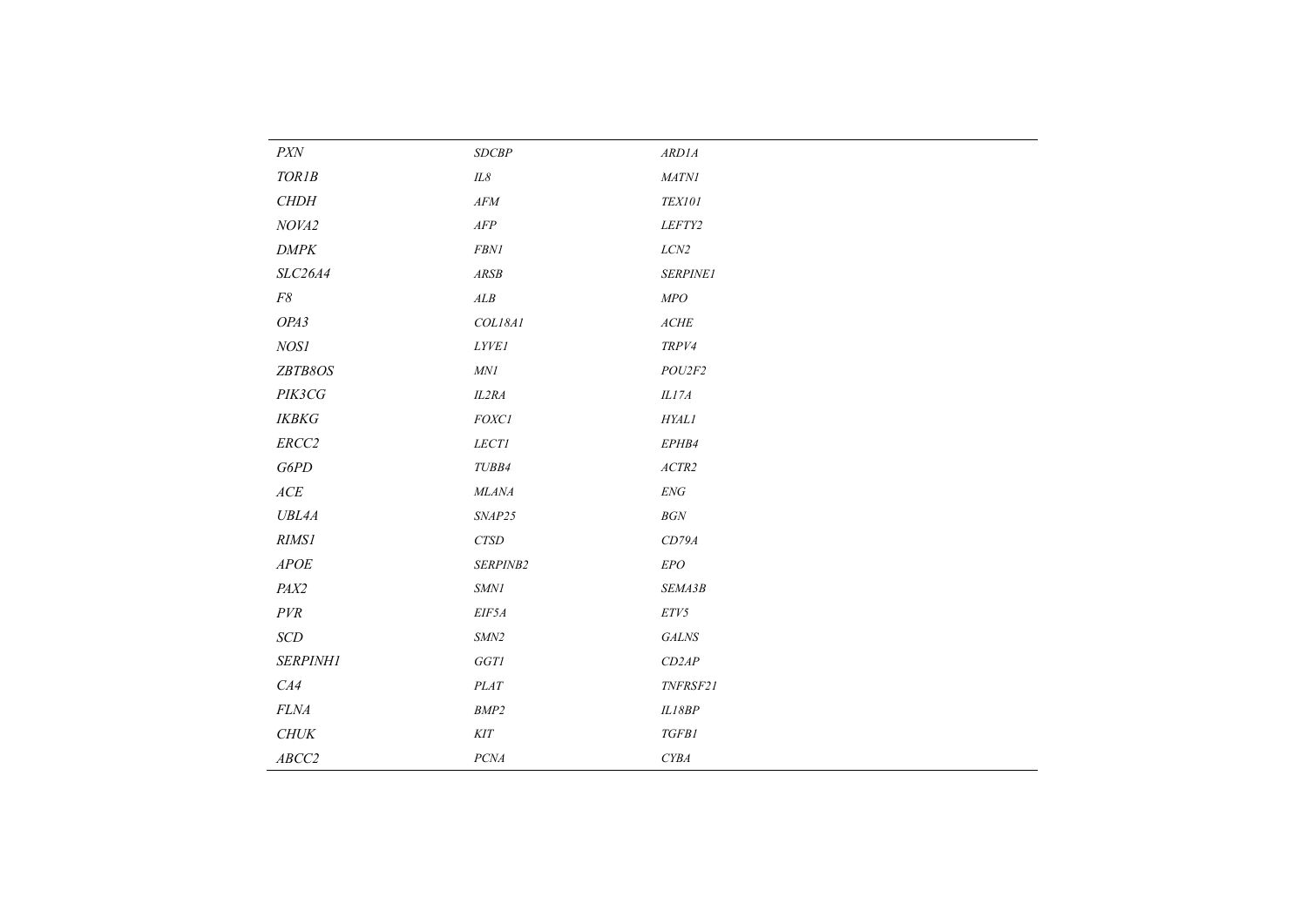| HCFC1                       | ADAL                         | <b>GABRQ</b>               |
|-----------------------------|------------------------------|----------------------------|
| XRCCI                       | PTGER2                       | $\ensuremath{DNTT}\xspace$ |
| $GRM2$                      | $N\!I\!D2$                   | $S\!FN$                    |
| AVPR2                       | RB1                          | $CTTN$                     |
| <b>ZNHIT1</b>               | $\ensuremath{\mathit{PRNP}}$ | $RUNX2$                    |
| $GCLC$                      | SMARCA2                      | CCND1                      |
| <b>SERPINE1</b>             | $\ensuremath{\textit{ESD}}$  | <b>VEGFA</b>               |
| <b>CEACAM1</b>              | $\mathit{AMELX}$             | <b>MAPKAP1</b>             |
| ${\it MPO}$                 | $BCR$                        | TRIM63                     |
| $LPO$                       | FGFR1                        | $\mathit{DAGI}$            |
| $\mathit{ACHE}$             | RIPK4                        | HSPA5                      |
| ZMYND10                     | $\it UCHLI$                  | $MBTPS1$                   |
| ILI7A                       | STAP2                        | $\it XYLT2$                |
| <b>SCPEP1</b>               | MMP26                        | RHOA                       |
| $C O I L$                   | CDKNIB                       | CDH13                      |
| $\ensuremath{\textit{ENG}}$ | GPIBA                        | COL1A1                     |
| $\mathit{MMD}$              | $\emph{MBP}$                 | $IGF\mathcal{I}$           |
| $BGN$                       | $\it{MATK}$                  | <b>EFEMP1</b>              |
| CD79A                       | $ITGA2$                      | CD40LG                     |
| RPS19P3                     | $GSR$                        | $\it{MAF}$                 |
| EPO                         | $SOD3$                       | <b>FHL1</b>                |
| PELII                       | $BCL2$                       | $\operatorname{SAGEI}$     |
| $\it{GALNS}$                | LDB2                         | $NGFR$                     |
| TNFRSF21                    | $IGF2$                       | $\cal PHB$                 |
| CDTI                        | $CLU$                        | BCARI                      |
| <b>TGFB1</b>                | <b>PROM1</b>                 | GPC3                       |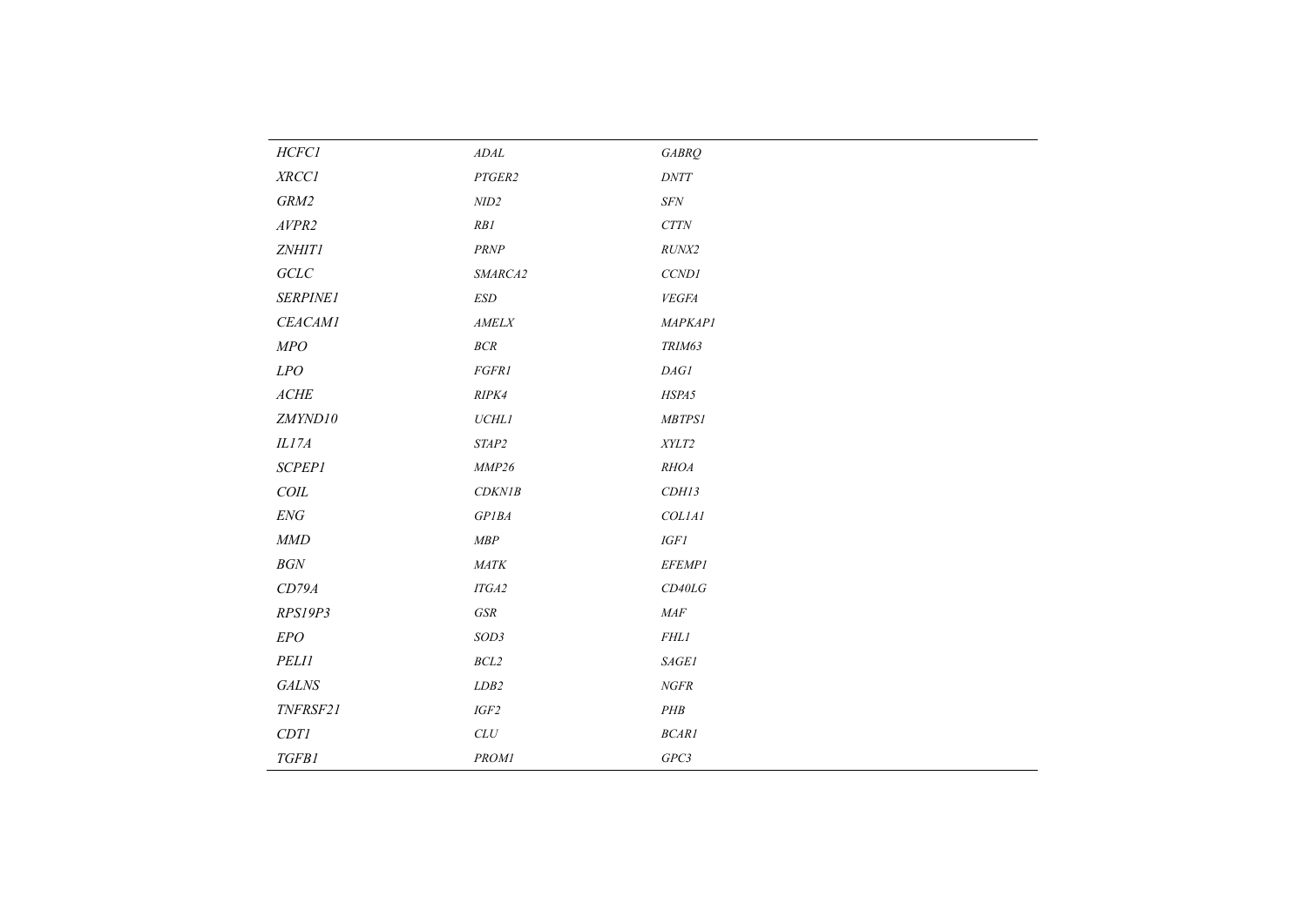| <b>GABRQ</b>  | COCH                         | $\ensuremath{\textit{CNR2}}$ |
|---------------|------------------------------|------------------------------|
| $D\!NT\!T$    | $T\!B\!XI$                   | $\it{F\!A}S$                 |
| SLC9A1        | GRP                          | SLC25A3                      |
| $A\!X\!L$     | KCNE1                        | ${\it CTSF}$                 |
| CASA          | $\emph{THBS1}$               | $TACI$                       |
| <b>MSTIR</b>  | PNMA2                        | $G\!S\!N$                    |
| RUNX2         | $NEFM$                       | ${\cal P}T{\cal E}N$         |
| CYP2B7PI      | <b>SERPINF1</b>              | COL7AI                       |
| <b>FADD</b>   | <b>STC1</b>                  | ITGB3                        |
| $FOXC2$       | $ENO2$                       | $\mathcal{S}\!N\!C\!G$       |
| <b>FOXF1</b>  | ALOX5AP                      | EPHB2                        |
| FGF19         | $FLTI$                       | $N\!S\!F$                    |
| LMXIB         | CD4                          | COL1A2                       |
| $\it{GAL}$    | CHRNA7                       | RYRI                         |
| TXNRD1        | $\emph{MRAP}$                | $TFPI2$                      |
| <b>FMR1</b>   | $H\!U\!N\!K$                 | CDC42                        |
| ${\it VEGFA}$ | SODI                         | $\ensuremath{\mathit{CST6}}$ |
| MAGEC2        | CHRFAM7A                     | BANFI                        |
| TRIM63        | $\ensuremath{\mathit{TDPI}}$ | $CDK6$                       |
| $\it REL$     | <b>GAPDH</b>                 | HSPG2                        |
| HSPA5         | PRTN3                        | $DCN$                        |
| $AMT$         | <b>SETBP1</b>                | $LUM$                        |
| RHOA          | ${\it VWF}$                  | PAPPA                        |
| COLIAI        | $\emph{MMP14}$               | MAP3K14                      |
| $SGCA$        | $CDH2$                       | XIAP                         |
| $IGF1$        | RNASE3                       | $\mathit{TNC}$               |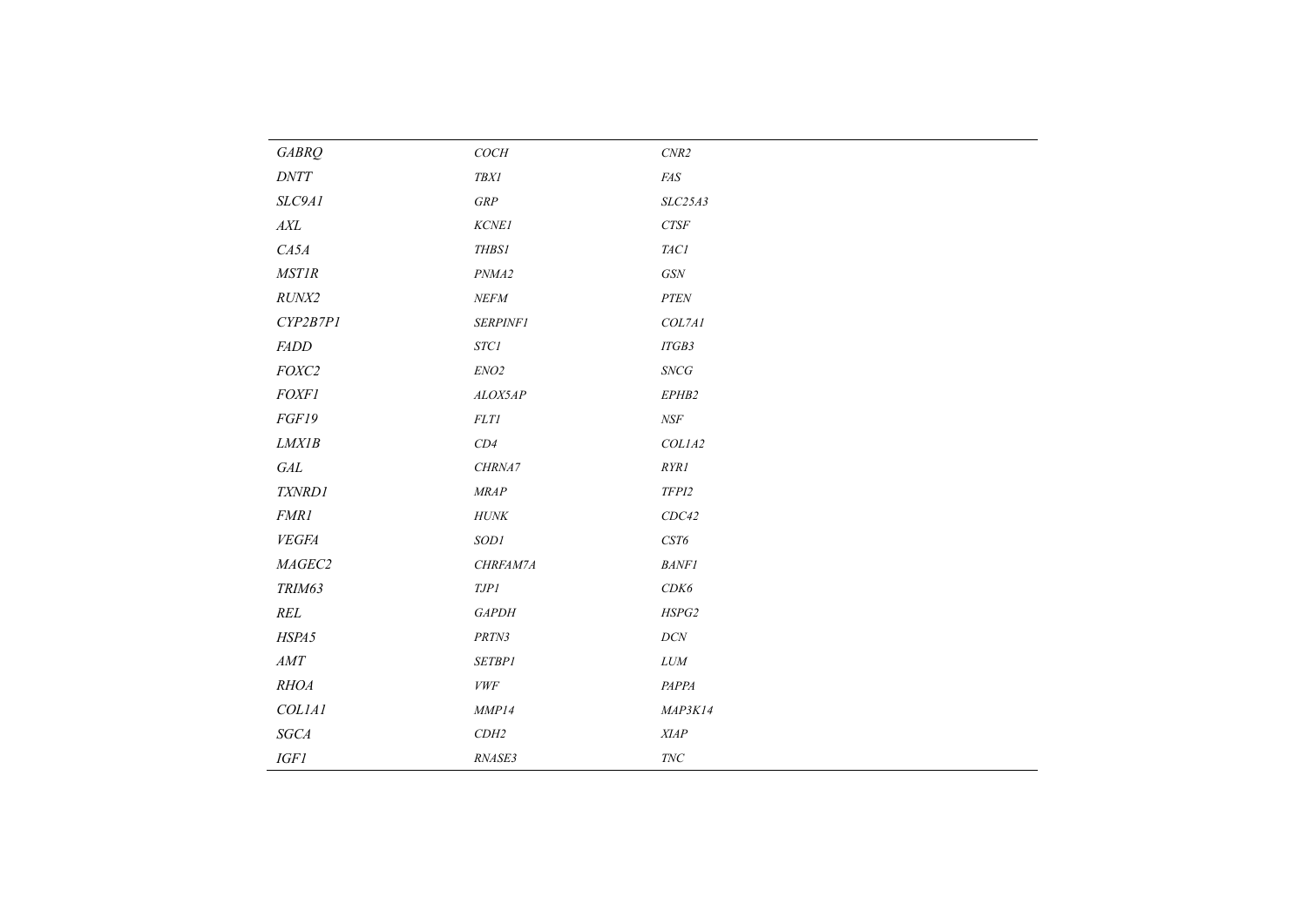| <i>GSTP1</i>                 | ${\it APEXI}$ | KRITI                      |
|------------------------------|---------------|----------------------------|
| LAMB2                        | $T G I F I$   | $G\mathbb{F}\!\mathbb{A}P$ |
| $CD40LG$                     | ${\it LPIN2}$ | NQO1                       |
| $GNPT\!AB$                   |               | $\it SETD2$                |
| CYP26AI                      |               | $ITGA2B$                   |
| $H\!H\!E\!X$                 |               | $\it HAS3$                 |
| $\emph{SAGE1}$               |               | $CDH{\cal I}$              |
| CLCFI                        |               | $CDH3$                     |
| RHOD                         |               | CDKN1A                     |
| $GPC3$                       |               | ${\it LTF}$                |
| $SPTBNI$                     |               | $CCR5$                     |
| ${\it LIPA}$                 |               | ${\cal E} T V7$            |
| $\ensuremath{\textit{CNR2}}$ |               | $AGTR2$                    |
| APAFI                        |               | SEMA3A                     |
| $\it{F\!A}S$                 |               | MAPK14                     |
| $G\!S\!N$                    |               | ${\it VCL}$                |
| AC009087.2                   |               | $\it{PLAU}$                |
| $H\!P$                       |               | SLCO4AI                    |
| ${\it LGALS4}$               |               | $HGF$                      |
| AIFMI                        |               | CD36                       |
| $UCN2$                       |               | PPARD                      |
| $\mathit{PONl}$              |               | ${\it MENI}$               |
| $\mathcal{S}\!N\!C\!G$       |               | $\it LAMA5$                |
| CIQB                         |               | $\boldsymbol{ADRMl}$       |
| SASH3                        |               | $\cal{PTPRB}$              |
| $T\!AT$                      |               | ${\it SPDEF}$              |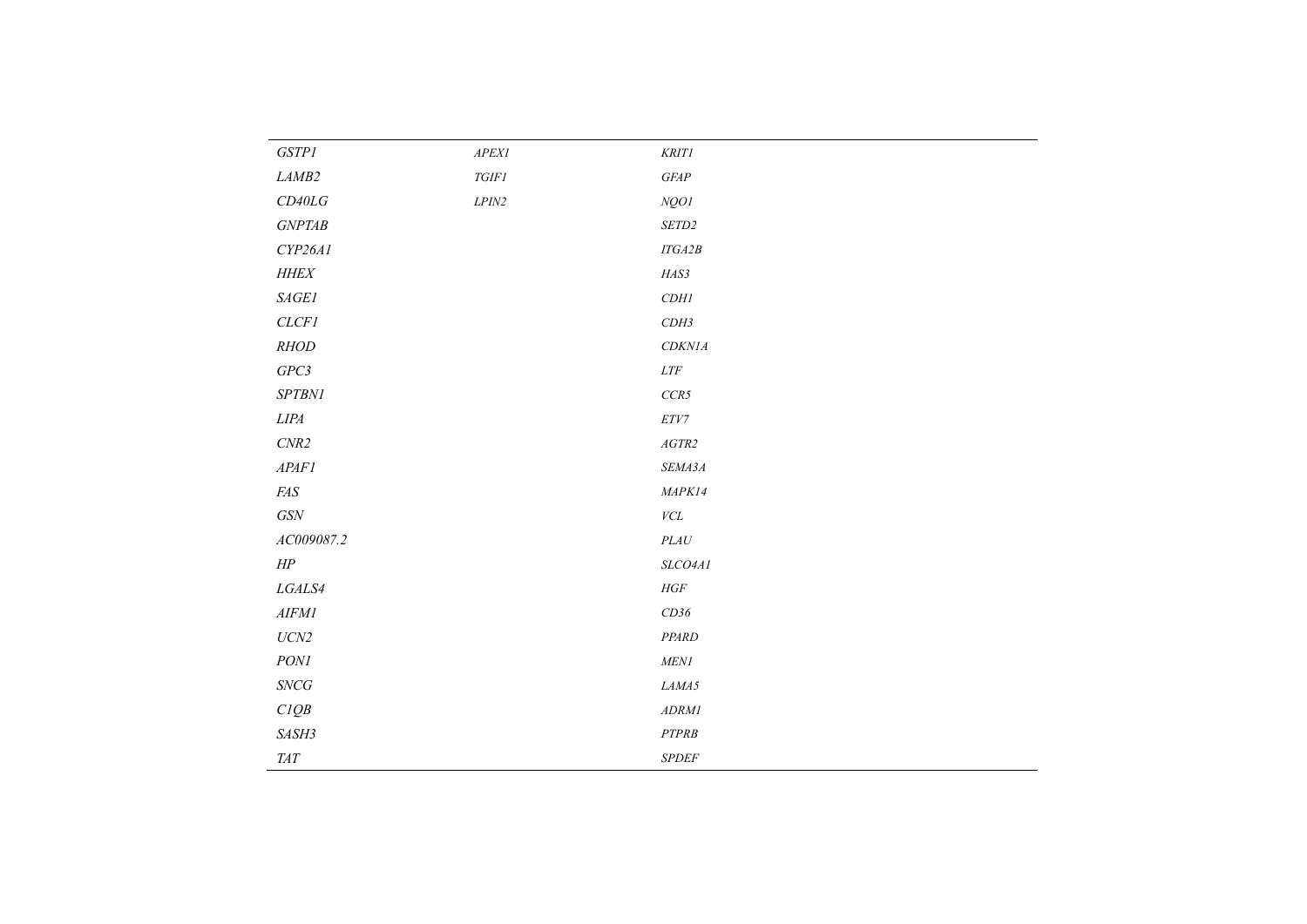| COLIA2                        | $\it PDLIM7$                                   |
|-------------------------------|------------------------------------------------|
| $OCRL$                        | $\mathit{IFNG}$                                |
| $\ensuremath{\mathit{CALB2}}$ | $MF\!\!AP2$                                    |
| $SOCS2$                       | $\emph{GRIP1}$                                 |
| $CALCR$                       | $ESRRA$                                        |
| $\emph{MAPT}$                 | $\it THlL$                                     |
| $TLR4$                        | $\it HMGA2$                                    |
| $H\!S\!P G2$                  | $LT\!B\!P1$                                    |
| $DCN$                         | $\it STAT3$                                    |
| $LUM$                         | $LEMD3$                                        |
| KERA                          | ${\it VEGFB}$                                  |
| $\emph{XIAP}$                 | $CTNNB1$                                       |
| $\mathit{TNC}$                | $\ensuremath{\textit{INVS}}$                   |
| KRITI                         | $TLR3$                                         |
| ${\it CSPG5}$                 | $C10$ orf $27$                                 |
| $KITLG$                       | $\emph{MMP15}$                                 |
| $G\!F\!A\!P$                  | $\cal{P} E \cal{P} D$                          |
| $\it{DNAJC5}$                 | TGFBR1                                         |
| $\it ECE1$                    | $\it NODAL$                                    |
| PFTKI                         | $\mathcal{A}\mathcal{C}\mathcal{L}\mathcal{Y}$ |
| $GLOI$                        | $AIFM2$                                        |
| CDA                           | $NKX2-5$                                       |
| $\cal SRI$                    | $\it RPSA$                                     |
| CDH1                          | $\ensuremath{\mathit{BMP7}}$                   |
| SLC4A1                        | $JUP$                                          |
| PLA2G2A                       | CDK4                                           |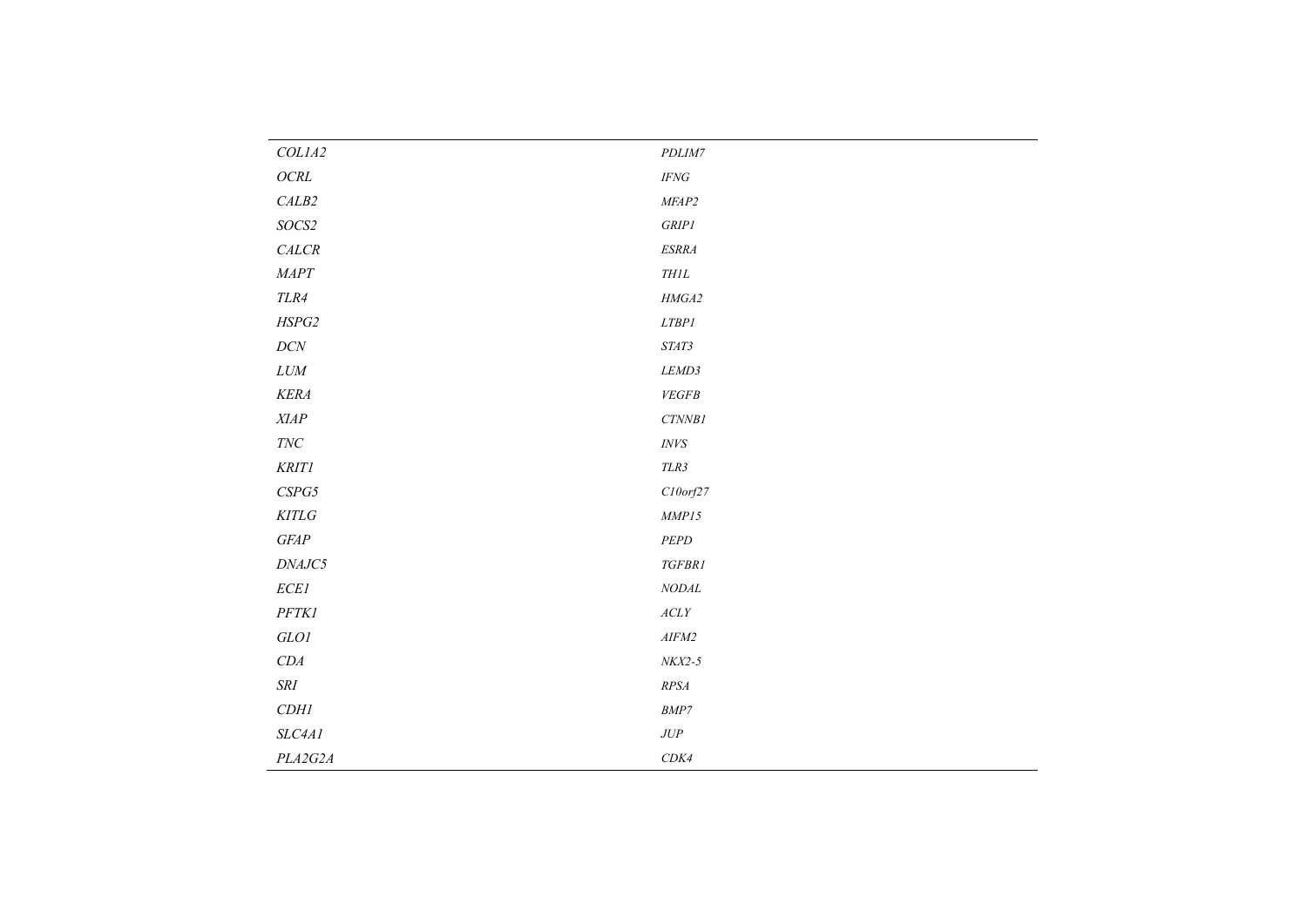| KCNMA1                           | $\it GAST$                    |
|----------------------------------|-------------------------------|
| CDKNIA                           | $DUS\!PI$                     |
| PSMB10                           | $AGAP2$                       |
| CCR5                             | $\it KRT17$                   |
| $\ensuremath{\mathit{CTRL}}$     | KRTI9                         |
| $AGTR2$                          | $FGF18$                       |
| MAPK14                           | $\it FURIN$                   |
| $T\!E\!L5$                       | GORASP1                       |
| $\mathbb{A}\mathbb{C}\mathbb{D}$ | $BLM$                         |
| ${\it VCL}$                      | $DOCK2$                       |
| $CTCF$                           | $CTSL2$                       |
| SOS1                             | $\emph{TYMP}$                 |
| PLAU                             | $LAT2$                        |
| $NTSRI$                          | $\ensuremath{\mathit{ANPEP}}$ |
| AGRP                             | ${\it VEGFC}$                 |
| $HGF$                            | $LIMKI$                       |
| FKBP5                            | $CCR7$                        |
| BRCA1                            | HSD17B3                       |
| CYPIBI                           | $\ensuremath{\textit{HMMR}}$  |
| RAMP2                            | ARHGAP9                       |
| $\it LYZ$                        | $G L I I$                     |
| CPM                              | $MT3$                         |
| CDH4                             | $\it ELN$                     |
| EIF2AK2                          | $CLDN4$                       |
| TSC22D3                          | CEBPB                         |
| HSPB1                            | $AM\!F\!R$                    |
|                                  |                               |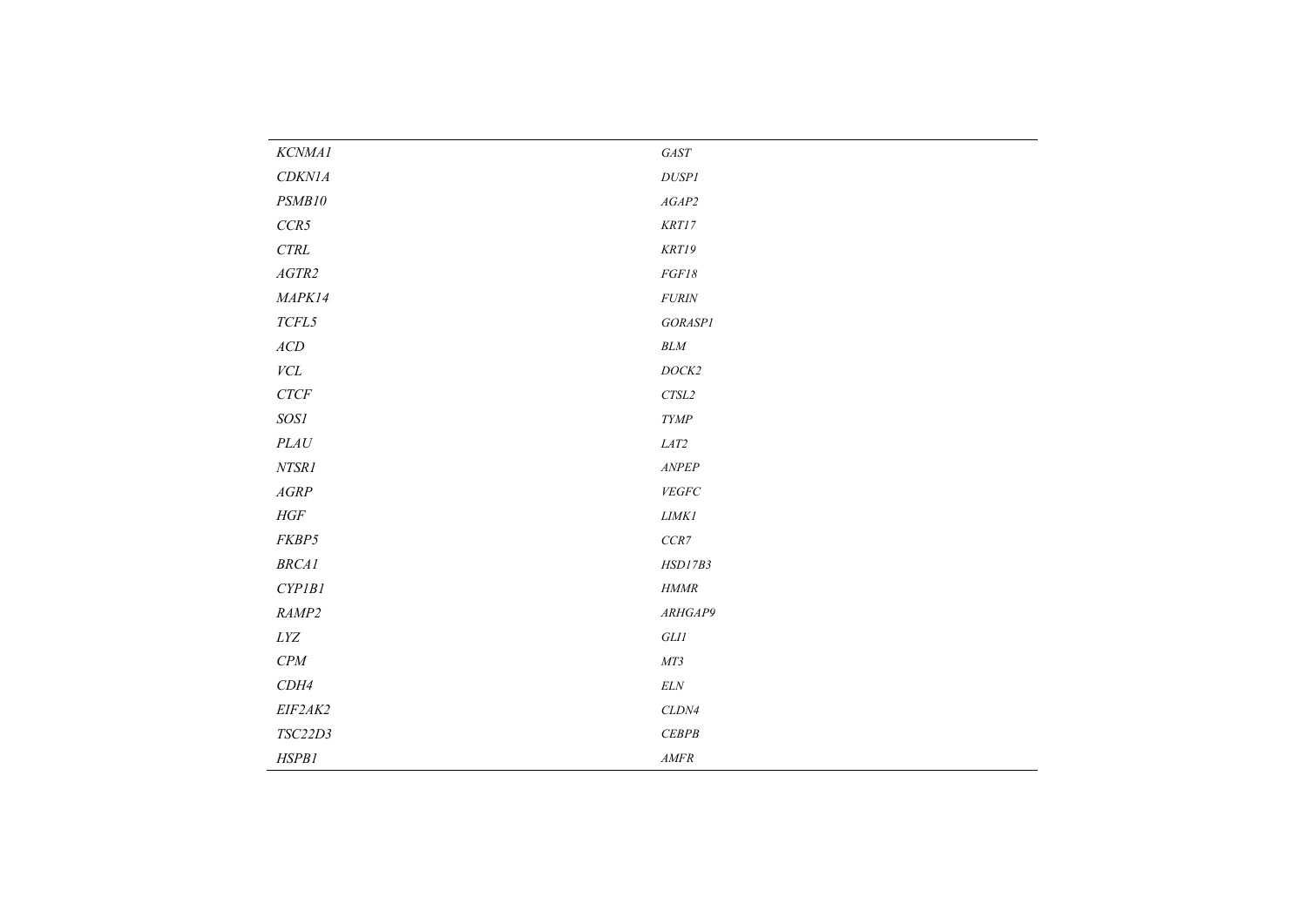| $\emph{LSR}$                                   | $\it NOX1$      |
|------------------------------------------------|-----------------|
| $\ensuremath{\mathit{IFNG}}$                   | $PTCHI$         |
| MFAP2                                          | MYD88           |
| $F\mathfrak{l}2$                               | CESI            |
| $\emph{GRIP1}$                                 | $ACAN$          |
| $H\!P\!N$                                      | LRPI            |
| $\it BAKI$                                     | <b>TNFRSF1B</b> |
| $LTBPI$                                        | $\emph{MMP2}$   |
| <b>WIF1</b>                                    | $SCRTI$         |
| $SMC2$                                         | $\it{PALLD}$    |
| VEGFB                                          | $H\!S\!F\!I$    |
| $\mathit{BIRC6}$                               | HSD17B6         |
| $\it POR$                                      | $ERB82$         |
| $T\!B\!K\!I$                                   | $CNOT8$         |
| $\it GNAS$                                     | CYP21A2         |
| $IGFIR$                                        | $NPPB$          |
| $CNOTI$                                        | $\cal{C\!P\!E}$ |
| $GPI$                                          | $\emph{NPPA}$   |
| SRD5A2                                         | $J\!A G2$       |
| CYP4V2                                         | ${\it CYSLTR1}$ |
| $X\!D\!H$                                      | $H\!A\!PL\!NI$  |
| $CTNNB1$                                       | CXCL9           |
| $\it{INVS}$                                    | $EDIL3$         |
| $C10$ orf $27$                                 | $\mathit{SOX6}$ |
| $\it NODAL$                                    | CXCL10          |
| $\mathcal{A}\mathcal{C}\mathcal{L}\mathcal{Y}$ | RASA1           |
|                                                |                 |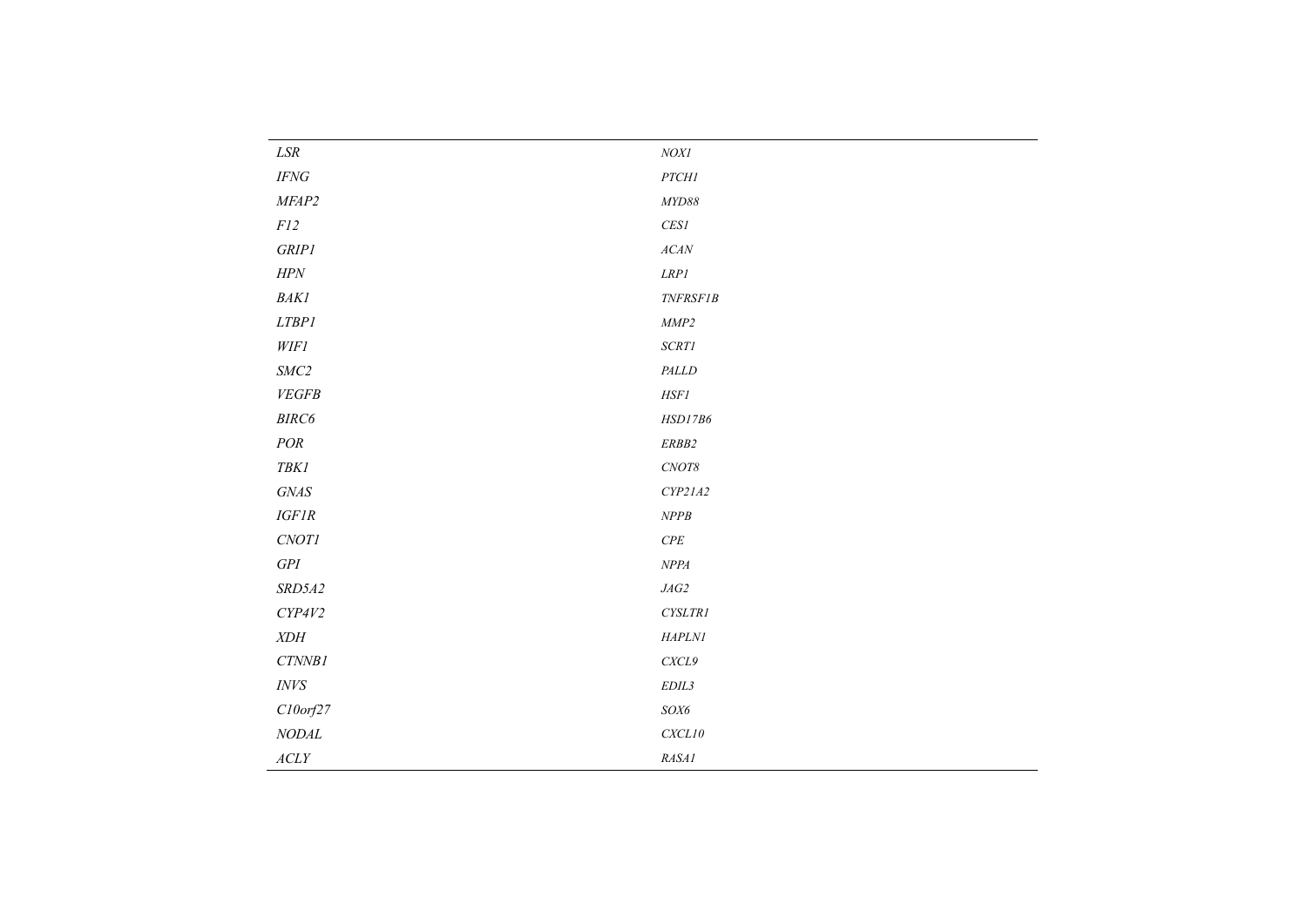| $\ensuremath{\mathit{BMP7}}$                                               | $CXCL11$                          |
|----------------------------------------------------------------------------|-----------------------------------|
| $\it FES$                                                                  | TFAP2A                            |
| $\mathit{ARSA}$                                                            | $\cal{PH}Y\!H$                    |
| $BLM\;$                                                                    | CYP19A1                           |
| $C19$ orf $2$                                                              | $RACI$                            |
| $\ensuremath{\mathnormal{A}}\xspace \ensuremath{\mathnormal{URKA}}\xspace$ | $IFNB1$                           |
| $H\!Kl$                                                                    | $\it{THBD}$                       |
| $T\!\!AP\!\!I$                                                             | CXCLI3                            |
| $SCN5A$                                                                    | $\mathcal{A}\mathcal{R}G2$        |
| $\emph{TYMP}$                                                              | $\mathcal{CYBB}$                  |
| $LAT2$                                                                     | $\it IFNA1$                       |
| $DDIT3$                                                                    | $FRASI$                           |
| ${\it VEGFC}$                                                              | $\ensuremath{\mathit{CST3}}$      |
| $CCR7$                                                                     | $EDNI$                            |
| HLA-DQB1                                                                   | $\mathit{ANTXR2}$                 |
| $PLIN$                                                                     | $\ensuremath{\mathnormal{ACTNI}}$ |
| $SBFI$                                                                     | ${\it TEK}$                       |
| $\it ELN$                                                                  | ${\it MUC16}$                     |
| ${\it HPGD}$                                                               | $\ensuremath{\mathit{BMP3}}$      |
| $CEBPB$                                                                    | $LY75\,$                          |
| HAND2                                                                      | MAP2K4                            |
| $PTCHI$                                                                    | $\ensuremath{\textit{PINI}}$      |
| SLC25A16                                                                   | ${\it ABCC6}$                     |
| $\it SNAll$                                                                | $ETVI$                            |
| <b>STX1A</b>                                                               | $\it NELL2$                       |
| $\emph{L}\emph{R}\emph{P}$ l                                               | ${\it HPSE}$                      |
|                                                                            |                                   |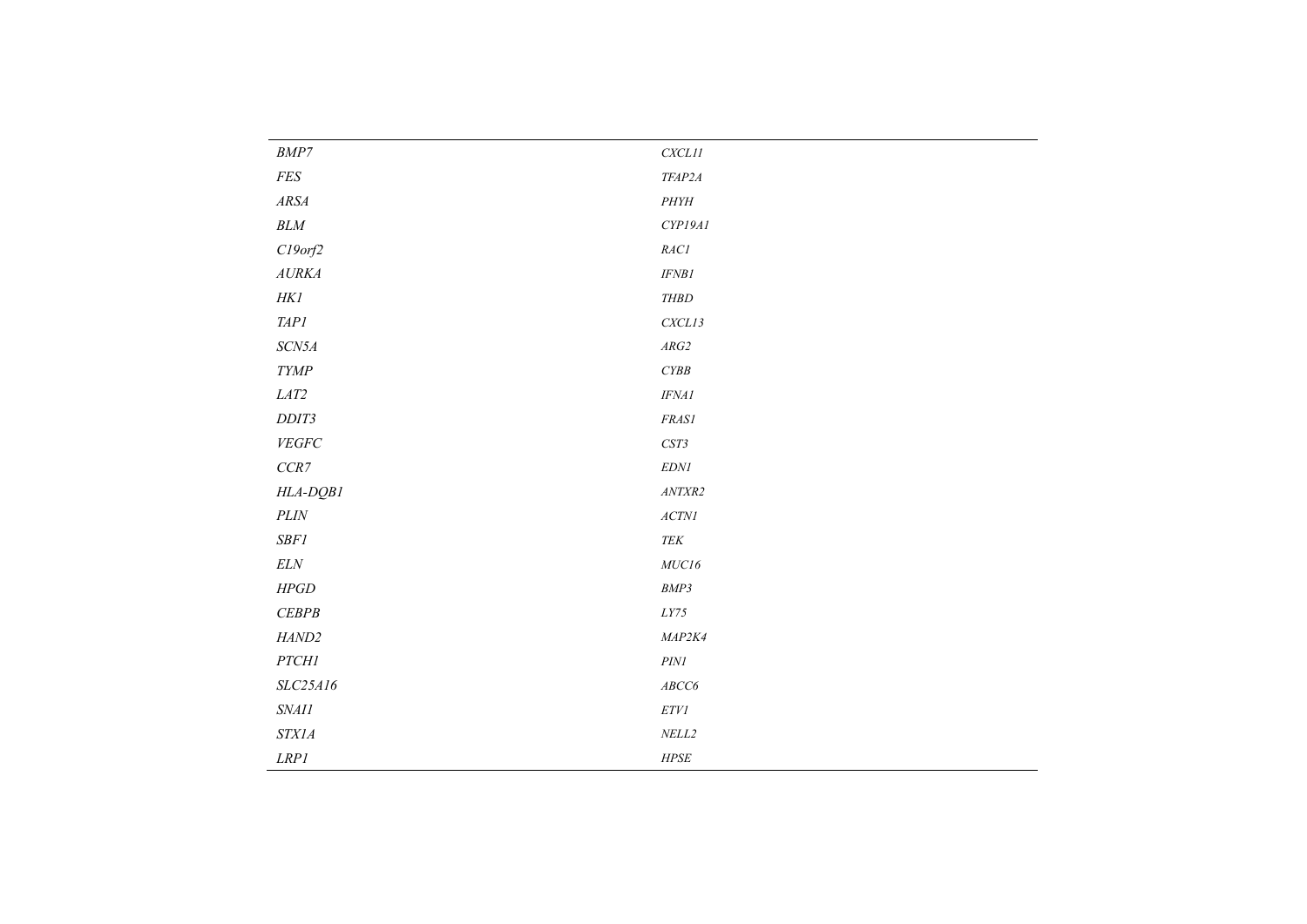| $\mathit{AGER}$   | $\ensuremath{D\!N\!M Tl}$     |
|-------------------|-------------------------------|
| CLCN3             | $\it XYLT1$                   |
| $CSF3$            | $\it SOX4$                    |
| $\it MLXIPL$      | $\cal{P} \cal{R} \cal{L}$     |
| MMP2              | $\it ICAMI$                   |
| $\it TNFRSFS$     | ${\it VIM}$                   |
| $\it NTRK3$       | AC136618.1                    |
| $H\!S\!F{\cal I}$ | $A H\!R$                      |
| CHM               | $\ensuremath{\mathit{TIMP3}}$ |
| $MFN2$            | $AGT$                         |
| BESTI             | $T\!N\!X\!B$                  |
| $SGCD$            | ${\it FABP4}$                 |
| $C\!N\!O T8$      | $PDE4A$                       |
| $TCAP$            | $\ensuremath{\mathit{APC}}$   |
| $\emph{NPPA}$     | $\it TWIST1$                  |
| $FENI$            | RAPGEF3                       |
| $\emph{NOD2}$     | $MCC$                         |
| $EGR2$            | HMOXI                         |
| $MLCI$            | $EFNB2$                       |
| $CLCN6$           | DNMT3B                        |
| $G\!P\!H\!N$      | $B\!D\!N\!F$                  |
| TFAP2A            | $\textit{ANX}\textit{A2}$     |
| $DCT$             | SPARCL1                       |
| PESI              | MAPRE1                        |
| PDE7A             | ZNF410                        |
| CYP19A1           | $\ensuremath{\mathit{DSPP}}$  |
|                   |                               |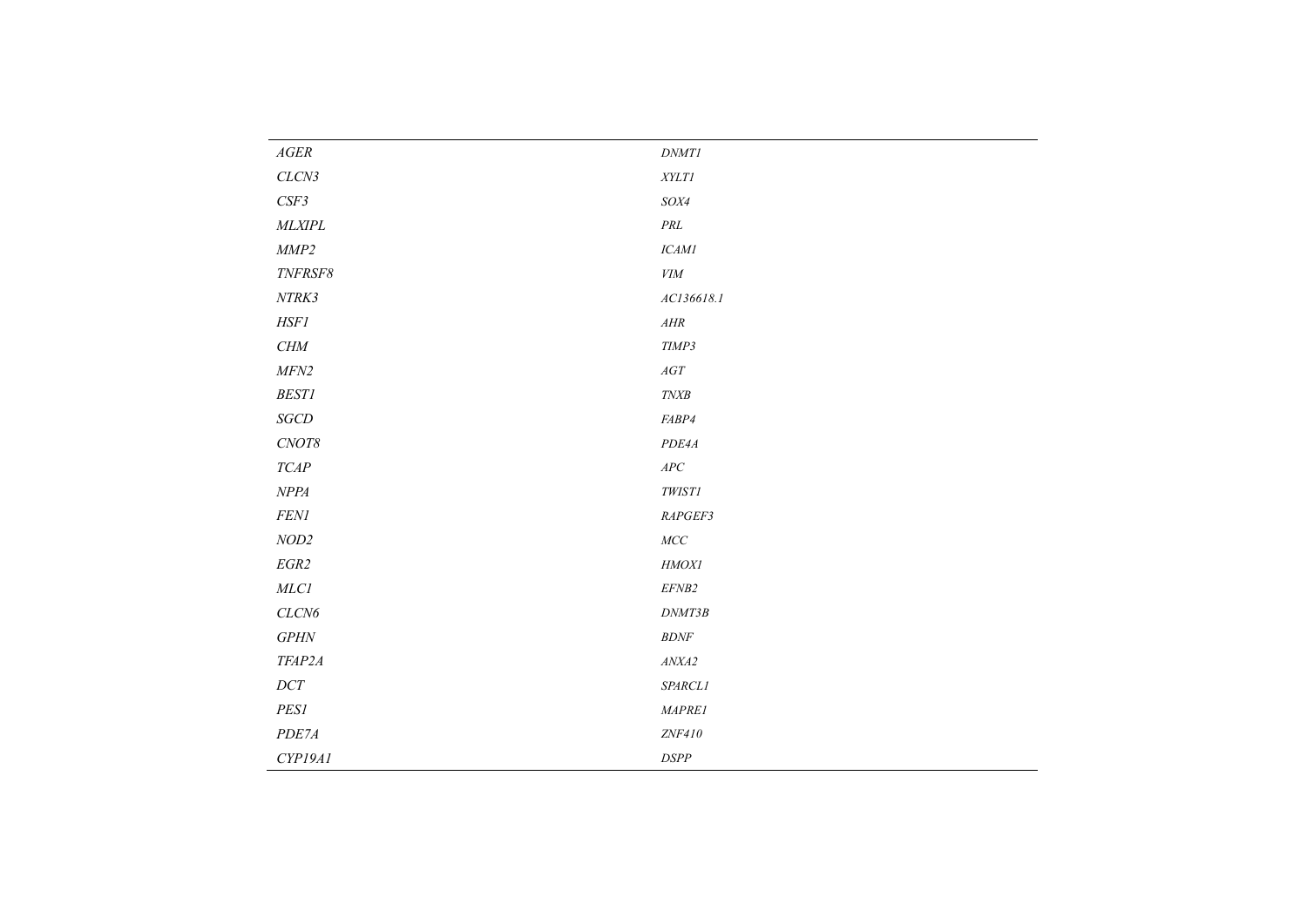| $NUCB2$                    | $\ensuremath{\mathit{TIMP1}}$ |
|----------------------------|-------------------------------|
| IFNB1                      | DMPI                          |
| $\mathcal{A}\mathcal{R}G2$ | $IBSP$                        |
| $IF\!MA2$                  | $\emph{MEPE}$                 |
| IFNAI                      | COL4AI                        |
| $EDNI$                     | $SPPI$                        |
| ADAMTS10                   | COL2AI                        |
| $\mathit{ANTXR2}$          | $H\!I\!ST\!I\!H\!I\!C$        |
| $\it VSXI$                 | $\ensuremath{D\!M\!M\!2}$     |
| $\it SAA2$                 | COL4A2                        |
| SAA1                       | $I\!L6$                       |
| BMP3                       | $\emph{MMP16}$                |
| $US\!P9\!X$                | ${\it LOX}$                   |
| CD83                       | SMARCA4                       |
| $CAST$                     | $CCL19$                       |
| MAP2K4                     | $LTBP2$                       |
| $N Y\! X$                  | MMRNI                         |
| LDHA                       | $\mathcal{P}GF$               |
| $\it NINL$                 | $\it W\!A S$                  |
| OLFM2                      | $W\!N T\!I$                   |
| ${\it ABCC6}$              | ${\it FBN2}$                  |
| ${\cal PTPN5}$             | $FOS$                         |
| ANGPTL6                    | $DH\!H$                       |
| HM13                       | $C YCS$                       |
| IDI                        | $CAT$                         |
| $BCL2LI$                   | $ELAVL3$                      |
|                            |                               |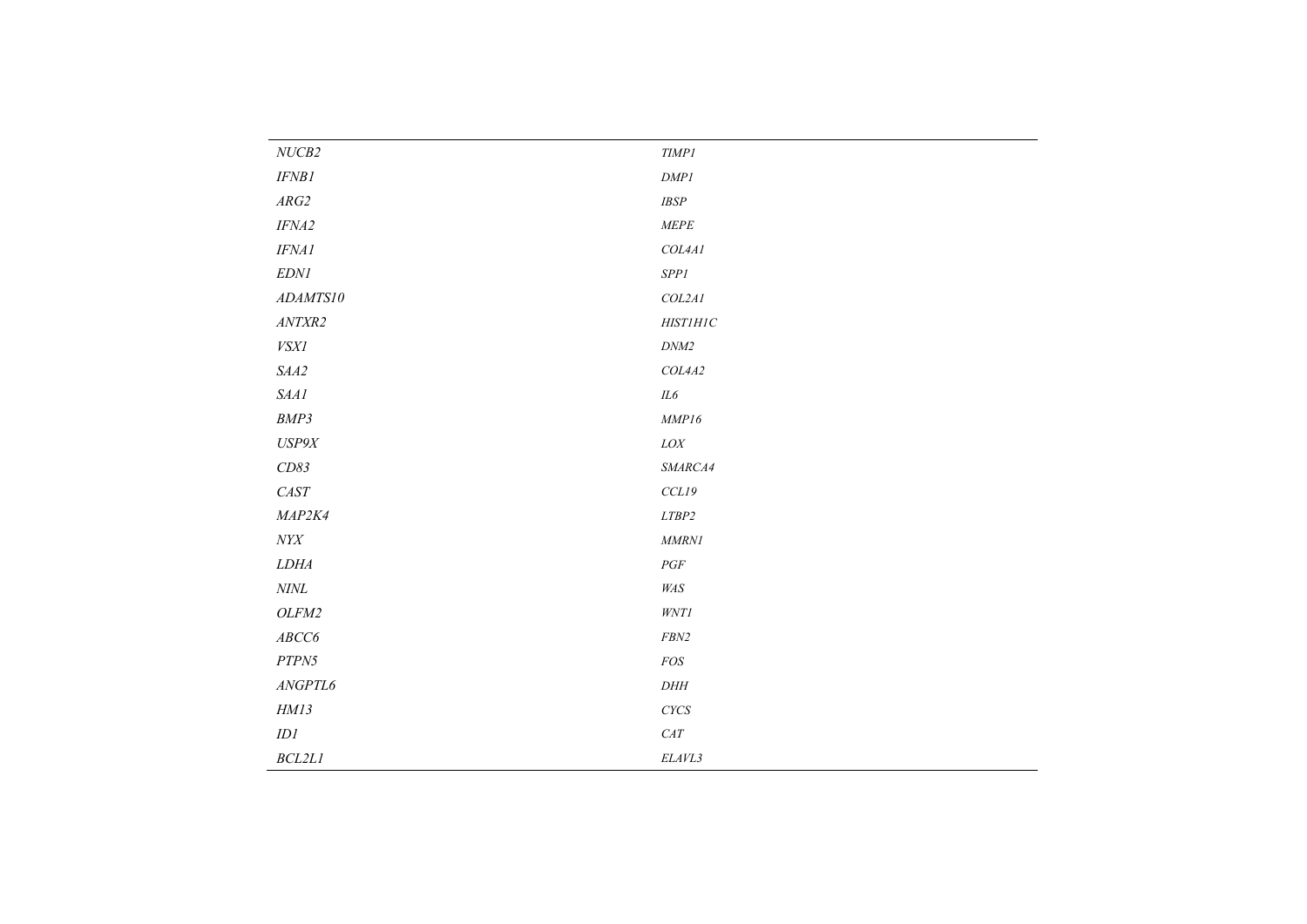| $\cal{P} \cal{R} \cal{L}$                                                                                                      | $TGFB3$                       |
|--------------------------------------------------------------------------------------------------------------------------------|-------------------------------|
| $\it ICAMI$                                                                                                                    | $CD44\,$                      |
| $V\!I\!M$                                                                                                                      | $\it CCNE2$                   |
| $\it ICAM4$                                                                                                                    | $V\!H\!L$                     |
| AC136618.1                                                                                                                     | LAMPI                         |
| $\emph{SMGI}$                                                                                                                  | $PRPH$                        |
| ${\it HEYI}$                                                                                                                   | $\it PIM2$                    |
| $A H\!R$                                                                                                                       | $I\!L3$                       |
| TIMP3                                                                                                                          | $DPP8$                        |
| $AGT$                                                                                                                          | $CSF2$                        |
| WDR36                                                                                                                          | $SDC2$                        |
| $\ensuremath{\mathit{APC}}$                                                                                                    | PPP3CA                        |
| $S\!N\!X\!I6$                                                                                                                  | $\emph{MMP24}$                |
| $\it TWIST1$                                                                                                                   | $\ensuremath{\mathit{TRAF6}}$ |
| $ERCC5$                                                                                                                        | $\it{RAGI}$                   |
| HMOXI                                                                                                                          | $\it{MATN2}$                  |
| EFNB2                                                                                                                          | NFKB1                         |
| $\ensuremath{\mathit{C}}\ensuremath{\mathit{A}}\ensuremath{\mathit{1}}$                                                        | PPP3R1                        |
| $\cal{C\!A2}$                                                                                                                  | $\ensuremath{\mathit{PRKCB}}$ |
| $B\!D\!N\!F$                                                                                                                   | $\it{IL5}$                    |
| $\ensuremath{\mathcal{A}}\xspace\ensuremath{\mathcal{R}}\xspace\ensuremath{\mathcal{A}}\xspace\ensuremath{\mathcal{F}}\xspace$ | ${\it LGALS1}$                |
| TIMPI                                                                                                                          | $AGRN$                        |
| COL4AI                                                                                                                         | $ILI3$                        |
| $SPPI$                                                                                                                         | $I\!L4$                       |
| COL2AI                                                                                                                         | ${\it EXT2}$                  |
| $H\!F\!E$                                                                                                                      | $RECK$                        |
|                                                                                                                                |                               |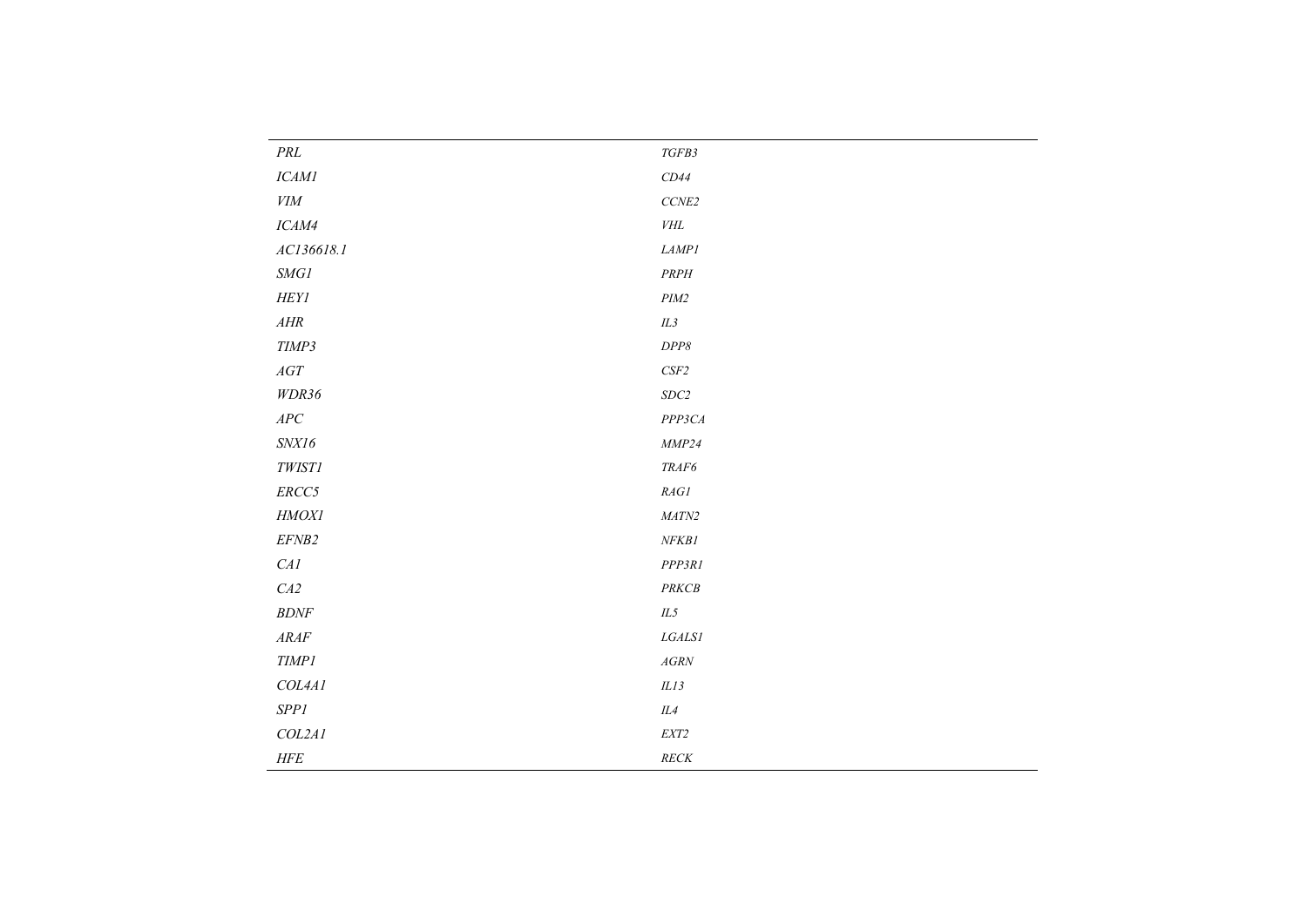| $I\!L6$                      | MAP2KI                         |
|------------------------------|--------------------------------|
| $\emph{SENP1}$               | MAP2K3                         |
| $\it{PAX6}$                  | $TIMP4$                        |
| VSX2                         | $\it{PPARG}$                   |
| ABCD4                        | $\it \textit{SMAD6}$           |
| ${\it LOX}$                  | $NOS2$                         |
| DECRI                        | $\it SMAD3$                    |
| $W T\mathcal{I}$             | $\it SELIL$                    |
| $TPM{\cal I}$                | $RAF\mathcal{I}$               |
| CCL19                        | $LEFI$                         |
| CCL21                        | $HLA-E$                        |
| $LTBP2$                      | ${\it VTN}$                    |
| GPNMB                        | $ZEB1$                         |
| CAI2                         | $\ensuremath{\mathit{CALR}}$   |
| $\ensuremath{\mathit{SNCA}}$ | $\it TGOLN2$                   |
| $LDLR$                       | $\boldsymbol{\mathit{SMTN}}$   |
| $\emph{MMRNI}$               | $\operatorname{SPAG5}$         |
| CD59                         | $GLCE$                         |
| PDLIM5                       | $\it{CTHRC1}$                  |
| $\cal{PGF}$                  | $\it{EGF}$                     |
| $\it W\!A S$                 | $W\!N T\!7A$                   |
| $\it PVALB$                  | $TGFBI$                        |
| SLC12A2                      | $\emph{LRPI2}$                 |
| ${\it FBN2}$                 | $\it{TBX20}$                   |
| <b>EPOR</b>                  | $\ensuremath{\mathit{ANGPTl}}$ |
| FOS                          | $\mathit{ACVRL1}$              |
|                              |                                |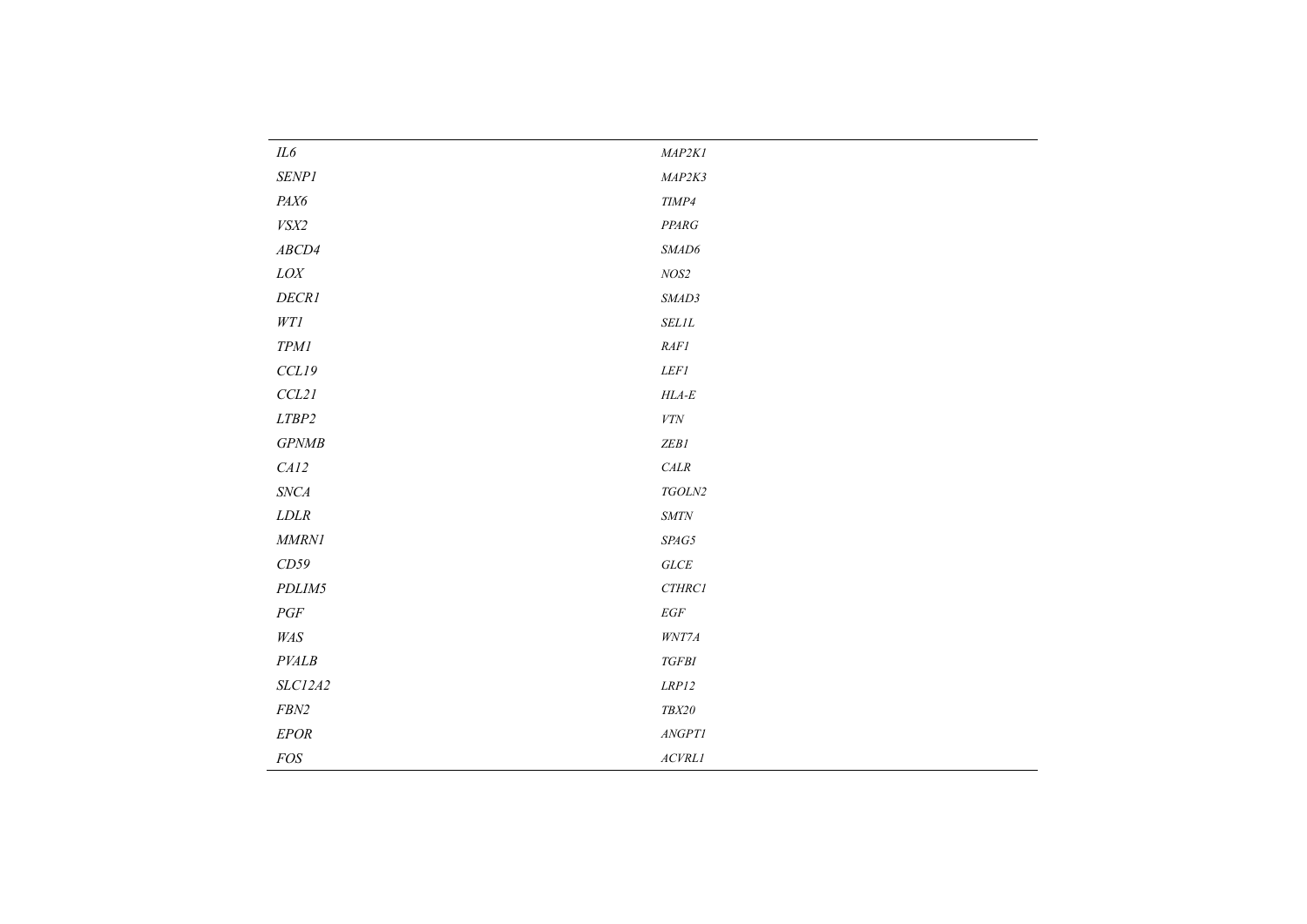| $NPTXR$                            |
|------------------------------------|
| $\ensuremath{\textit{KRT7}}$       |
| $\cal PDGFB$                       |
| ADAM17                             |
| $\it EBAG9$                        |
| $\ensuremath{DDRI}$                |
| CDI9                               |
| ${\it FBLN5}$                      |
| $EGRI$                             |
| $ODCI$                             |
| $\it KRT8P9$                       |
| $SRC$                              |
| $\mathit{ANX}\mathit{A5}$          |
| $\ensuremath{\textit{EXT}}\xspace$ |
| $GITI$                             |
| $\it TNFRSF11B$                    |
| $\;NOV$                            |
| $\ensuremath{\it ENPP2}\xspace$    |
| $TGM2\,$                           |
| $\it LOXLI$                        |
| COLI4AI                            |
| $H\!B\!EGF$                        |
| $EP300\,$                          |
| $\it IL2$                          |
| $\it{RET}$                         |
| $FGF2$                             |
|                                    |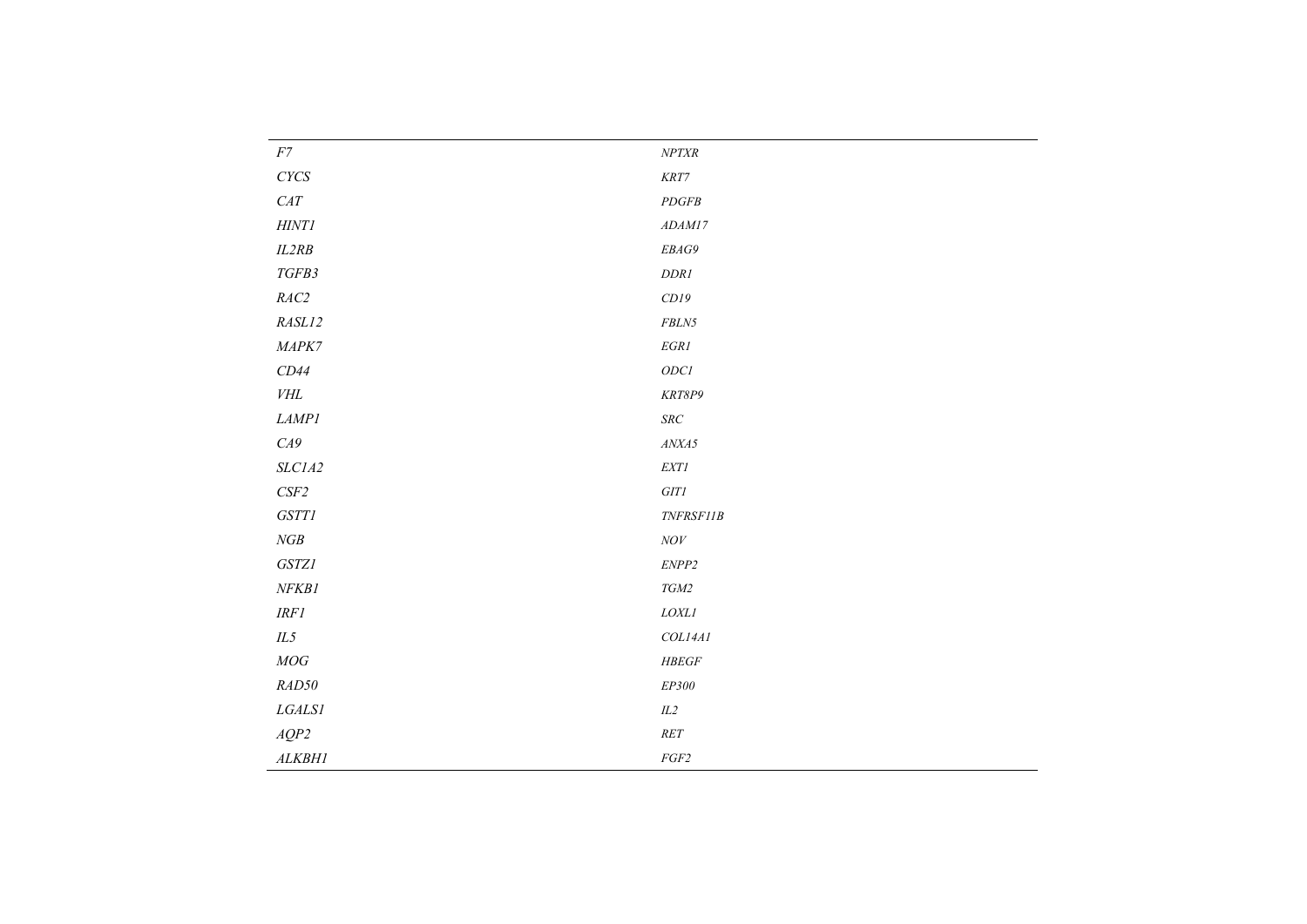| IL4                          | ${\it NUDT6}$                    |
|------------------------------|----------------------------------|
| $H\!L\!A\text{-}A$           | $\it HAS2$                       |
| ${\it SYP}$                  | CXCL12                           |
| PRDX2                        | $M{\it YCN}$                     |
| $\it{BAMBI}$                 | $AEBP1$                          |
| SMAD6                        | MAPK3                            |
| $NOS2$                       | $\mathit{CSK}\xspace$            |
| SMAD3                        | SERPINA1                         |
| RAFI                         | ANXAI                            |
| ${\it HADH}$                 | ${\it SP1}$                      |
| $CLCN5$                      | $\mathit{MYL7}$                  |
| $HLA-E$                      | KAT2B                            |
| ${\it VTN}$                  | $M\!S\!N$                        |
| ZEB1                         | $\it{MATN3}$                     |
| $\ensuremath{\textit{CALR}}$ | $\ensuremath{\mathit{T}\!N\!F}$  |
| $CLN6$                       | $\mathit{MYC}$                   |
| $\boldsymbol{\mathit{SMTN}}$ | $SDC\ensuremath{\mathnormal{I}}$ |
| $\textit{SP\!A}\textit{G5}$  | $ITGAL$                          |
| $\mathcal{E}GF$              | $CCL2$                           |
| $\cal ALLC$                  | ${\cal A}POB$                    |
| RIMS2                        | $CCL7$                           |
| ${\it NEUROGI}$              | $\emph{EDA}$                     |
| $PITX2$                      | $CCLII$                          |
| BBS9                         | $CCL8$                           |
| $TGFBI$                      | $\cal P\cal P\cal I\cal A$       |
| $SLC6A6$                     | $\it{CSPG4}$                     |
|                              |                                  |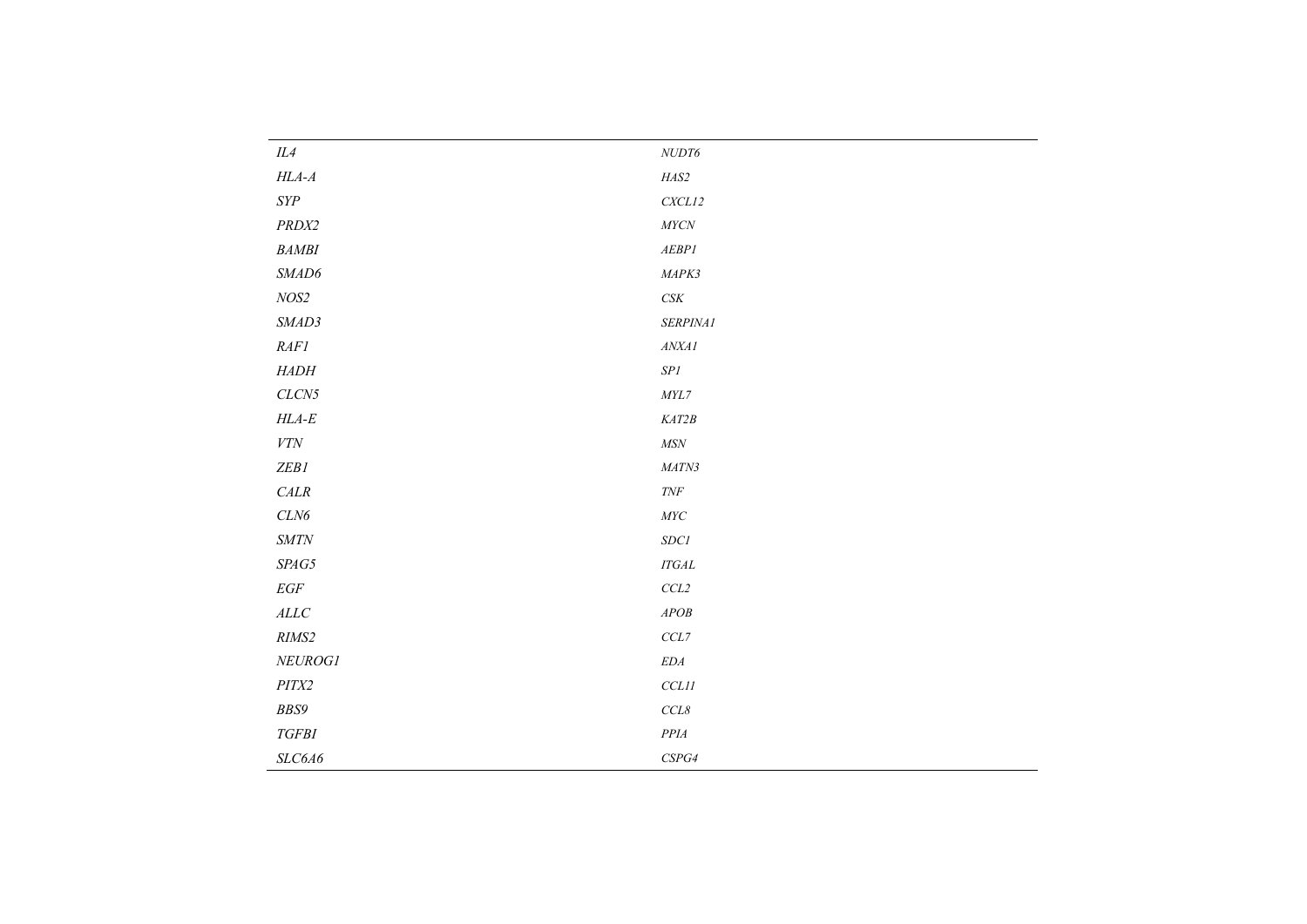| NR2E3                        | $FGFI$                       |
|------------------------------|------------------------------|
| $\ensuremath{\textit{KRT7}}$ | $\it{MIF}$                   |
| $UGT8$                       | SERPINGI                     |
| PDGFB                        | $W\!I\!S\!P{\it l}$          |
| <b>FLOTI</b>                 | $ITG A5$                     |
| LPHNI                        | MAPK8                        |
| PDE5A                        | FOXO4                        |
| $EGRI$                       | $IGFBPI$                     |
| KRT3                         | $IGFBP3$                     |
| HSPA9                        | VAMP3                        |
| GRAP2                        | PARK7                        |
| $PTGERI$                     | $\emph{MMP28}$               |
| KRT8P9                       | <b>PPPIRIA</b>               |
| ANXA5                        | $EDNRA$                      |
| $CTNNBLI$                    | $SDC4$                       |
| <b>KRT18P19</b>              | $\boldsymbol{ADCY3}$         |
| ROCK2                        | $CCL5$                       |
| $TGM2$                       | TGFBR2                       |
| $\it LOXLI$                  | $NONO$                       |
| ${\it NRG2}$                 | $CCL3$                       |
| COL14A1                      | $\ensuremath{\mathit{PTK2}}$ |
| $\it IL2$                    | $CCL4$                       |
| $\it{RET}$                   | $\operatorname{\it POMC}$    |
| $FGF2$                       | $T\!F$                       |
| $CDI\!PT$                    | $BST2$                       |
| ${\it NUDT6}$                | $NCOA4$                      |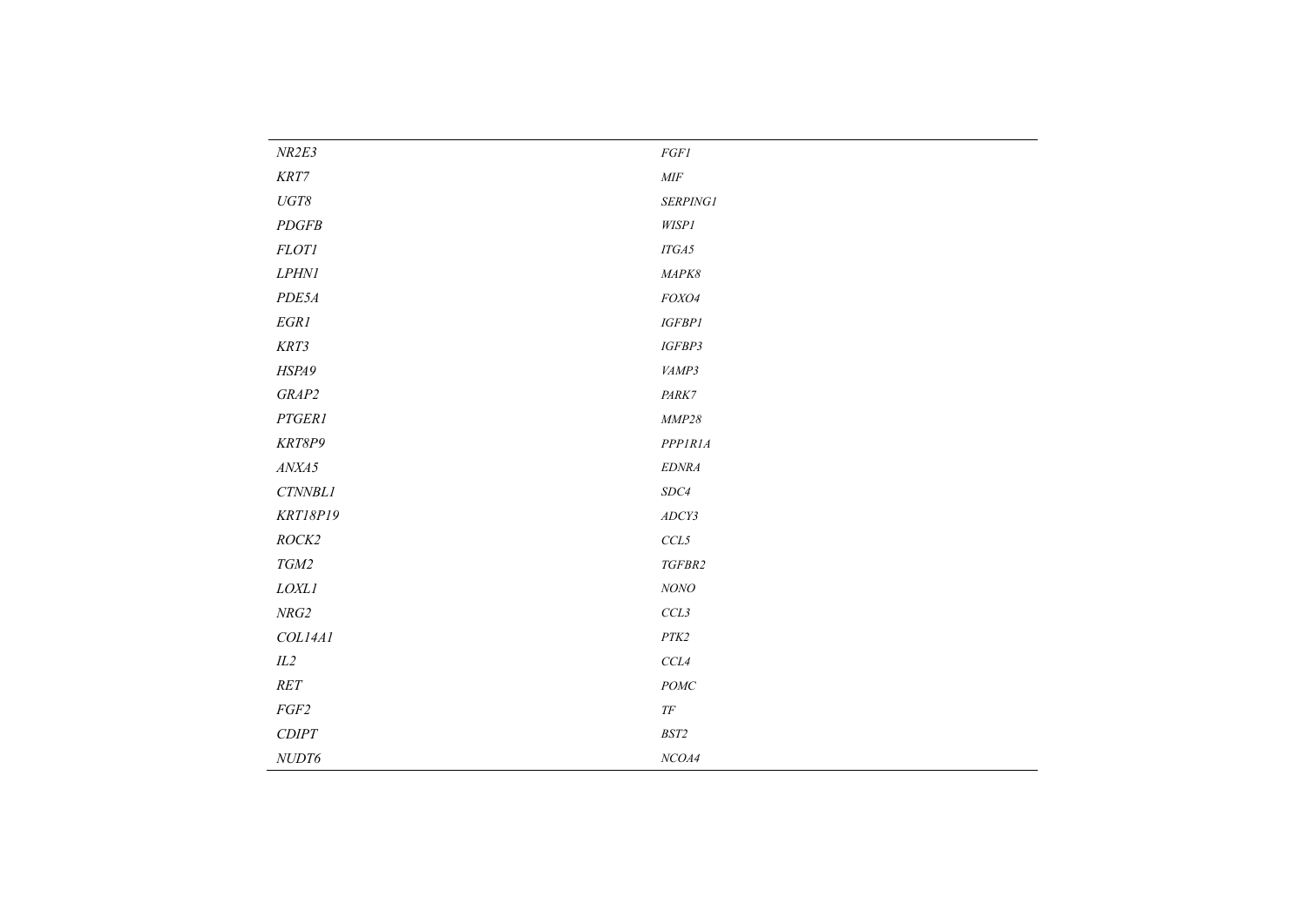| TRPM3                           | ADRB2                                                                  |
|---------------------------------|------------------------------------------------------------------------|
| $\ensuremath{\textit{INTU}}$    | HSP90AA2                                                               |
| NOTCH3                          | ${\it CTSH}$                                                           |
| CYP1A1                          | MMP19                                                                  |
| ANXA13                          | $ITGAM$                                                                |
| CYPIA2                          | $CDK2$                                                                 |
| MAPK3                           | $GLB\mathbb{I}$                                                        |
| SERPINA6                        | CXCR3                                                                  |
| SERPINA1                        | ${\it MS}4A2$                                                          |
| $MTSSI$                         | ERBB3                                                                  |
| SERPINA3                        | $EGFR$                                                                 |
| CYP4F3                          | RPS4X                                                                  |
| HEPH                            | ${\it FBLNI}$                                                          |
| $LTA$                           | $CTSLI$                                                                |
| CD2BP2                          | $CSFIR$                                                                |
| $\ensuremath{\mathit{T}\!N\!F}$ | $CCRK$                                                                 |
| CYP2D6                          | <b>PDGFRB</b>                                                          |
| $ITGAL$                         | MMP9                                                                   |
| RAB8A                           | $CD40\,$                                                               |
| $\mathit{ACOT7}$                | PPARA                                                                  |
| CBX5                            | $\mathcal{CKB}% =\mathcal{H}_{\mathcal{A}}^{\mathcal{A}}(\mathcal{A})$ |
| EFNB1                           | $J\!U\!N\!D$                                                           |
| GYPB                            | MAPRE3                                                                 |
| $FGFI$                          | $\it SYK$                                                              |
| SMTNL1                          | ROR2                                                                   |
| YWHAB                           | $SPTLCI$                                                               |
|                                 |                                                                        |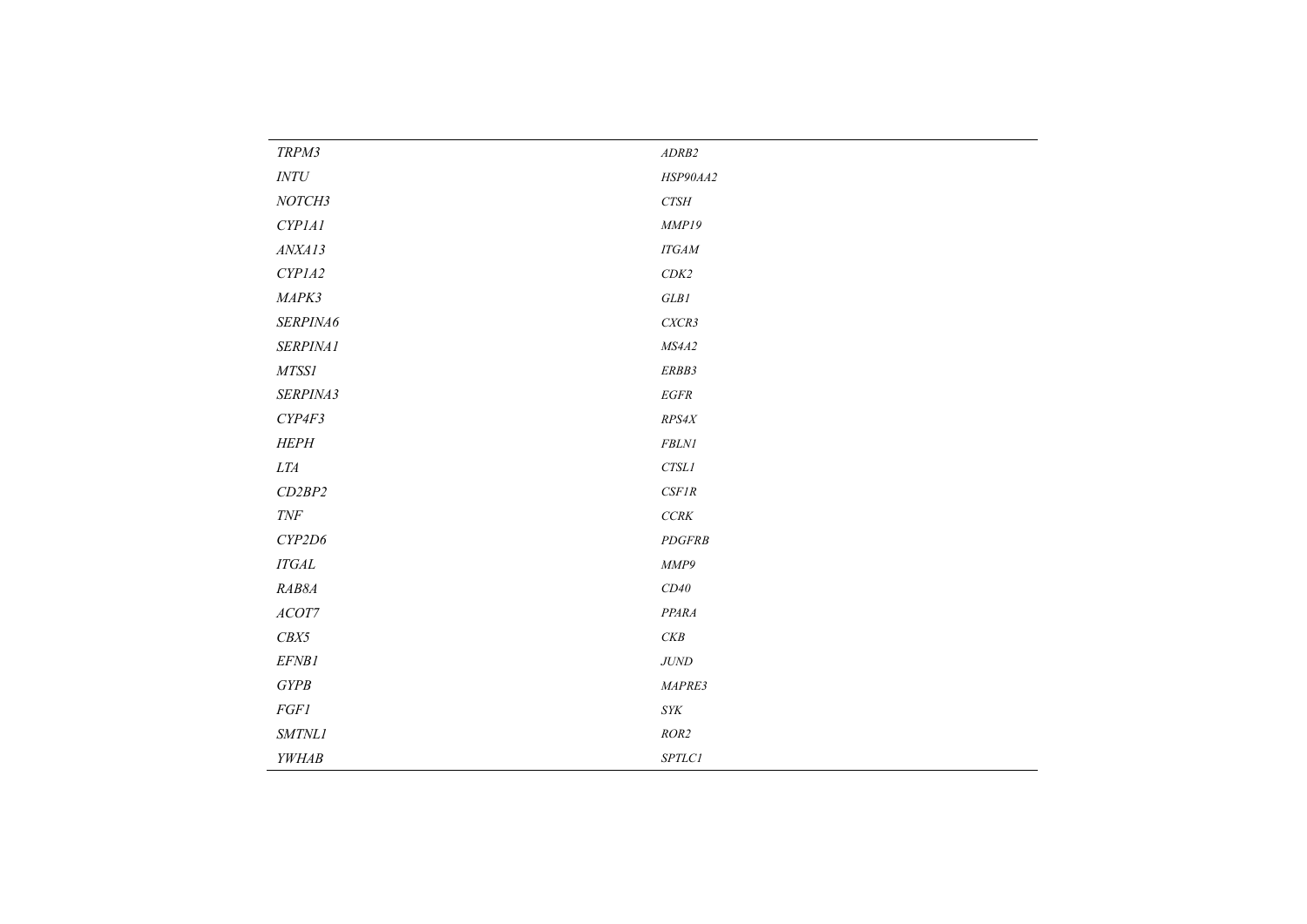| ADCVI                     | RXFP1                                                                    |
|---------------------------|--------------------------------------------------------------------------|
| $\it{MAPK8}$              | $COMP$                                                                   |
| WARS                      | $\ensuremath{\mathit{MIP}}$                                              |
| TNFRSF9                   | $\emph{SPARC}$                                                           |
| <b>SLPI</b>               | $AKTI$                                                                   |
| POU4F2                    | $\boldsymbol{A}\boldsymbol{D}\boldsymbol{C}\boldsymbol{Y}\boldsymbol{7}$ |
| <b>PPPIRIA</b>            | ${\cal O}GN$                                                             |
| <b>EDNRA</b>              | ${\it VCAN}$                                                             |
| $G\!J\!B\!I$              | $\it{MAX}$                                                               |
| ADCY3                     | $\ensuremath{\mathit{DMD}}$                                              |
| ENO1                      | <b>CALCA</b>                                                             |
| TGFBR2                    | $\it FSCNI$                                                              |
| UPPI                      | $\ensuremath{DSP}\xspace$                                                |
| ${\it CHAT}$              | $FGF7$                                                                   |
| $EIF2C2$                  | EDNRB                                                                    |
| SLC18A3                   | $C\Pi TA$                                                                |
| $\operatorname{\it POMC}$ | $\mathit{OSM}$                                                           |
| $\it NTRK2$               | $Ll\!F$                                                                  |
| H6PD                      | $\it{COPS2}$                                                             |
| $T\!F$                    | $\mathit{ACTB}$                                                          |
| $GLY\!\!AT$               | $EPGN$                                                                   |
| GDF11                     | $\ensuremath{\mathit{ESR2}}$                                             |
| ADRB2                     | $\cal{PTH}$                                                              |
| HSP90AA2                  | $\it CXCL5$                                                              |
| WDR20                     | $PPBP$                                                                   |
| <b>SLURP1</b>             | $PF\!4$                                                                  |
|                           |                                                                          |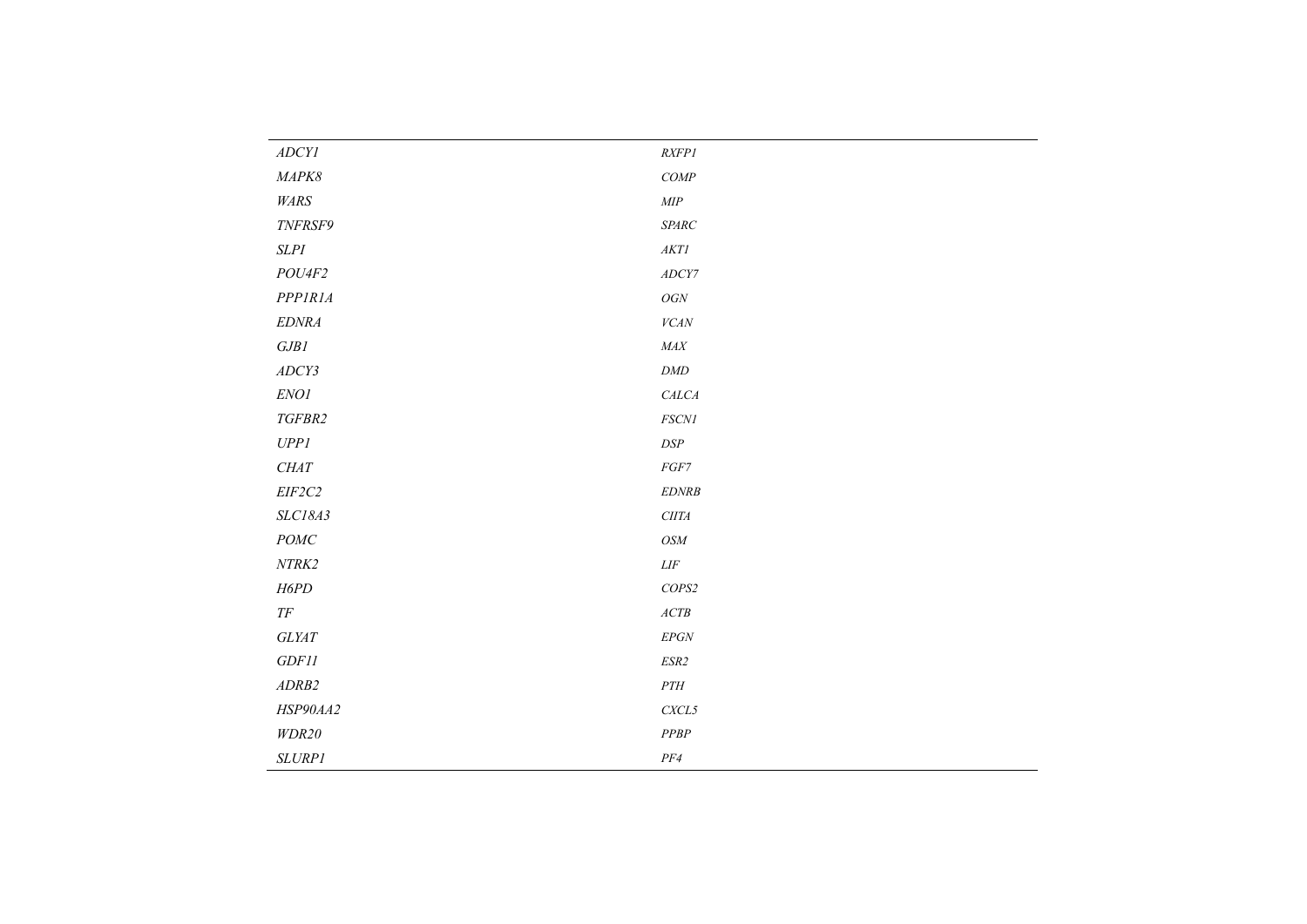| SLV                             | $I\!L\mathcal{S}$                                                                                     |
|---------------------------------|-------------------------------------------------------------------------------------------------------|
| HSPA1A                          | RETN                                                                                                  |
| HSPA1B                          | $Fl3Al$                                                                                               |
| ${CCR4}$                        | $AFM$                                                                                                 |
| BCL2AI                          | COL6A2                                                                                                |
| $GLB\mathcal{I}$                | PARVA                                                                                                 |
| $\it NEUI$                      | ${\it FBNI}$                                                                                          |
| $EGFR$                          | $\boldsymbol{ALB}$                                                                                    |
| $\it{GASI}$                     | $FREM1$                                                                                               |
| RPS4X                           | $\cal{PHEX}$                                                                                          |
| PDE6A                           | F2RL1                                                                                                 |
| AL117209.1                      | $F2R$                                                                                                 |
| $CSFIR$                         | RRBP1                                                                                                 |
| MMP9                            | $\cal{PTHLH}$                                                                                         |
| APOBEC3G                        | COL18AI                                                                                               |
| $CD40\,$                        | $DST\!N$                                                                                              |
| $\ensuremath{\mathit{ANGPTL7}}$ | $GN\!\!A12$                                                                                           |
| $\it PLECI$                     | ${\it EWSR1}$                                                                                         |
| $COMP$                          | $H \! H \! F \! I A$                                                                                  |
| $MLHI$                          | $\ensuremath{\mathcal{H}}\xspace\!\ensuremath{\mathcal{M}}\xspace G\ensuremath{\mathcal{C}}\xspace R$ |
| $\it{CPNE1}$                    | $LYV\!E1$                                                                                             |
| RBM12                           | $ITGB2$                                                                                               |
| $BRD\!$                         | $\it SNAI2$                                                                                           |
| $\ensuremath{\mathit{MIP}}$     | $\boldsymbol{A}\boldsymbol{D}\boldsymbol{M}$                                                          |
| SPARC                           | $SS\!P\!N$                                                                                            |
| $AKTI$                          | $\it STATH$                                                                                           |
|                                 |                                                                                                       |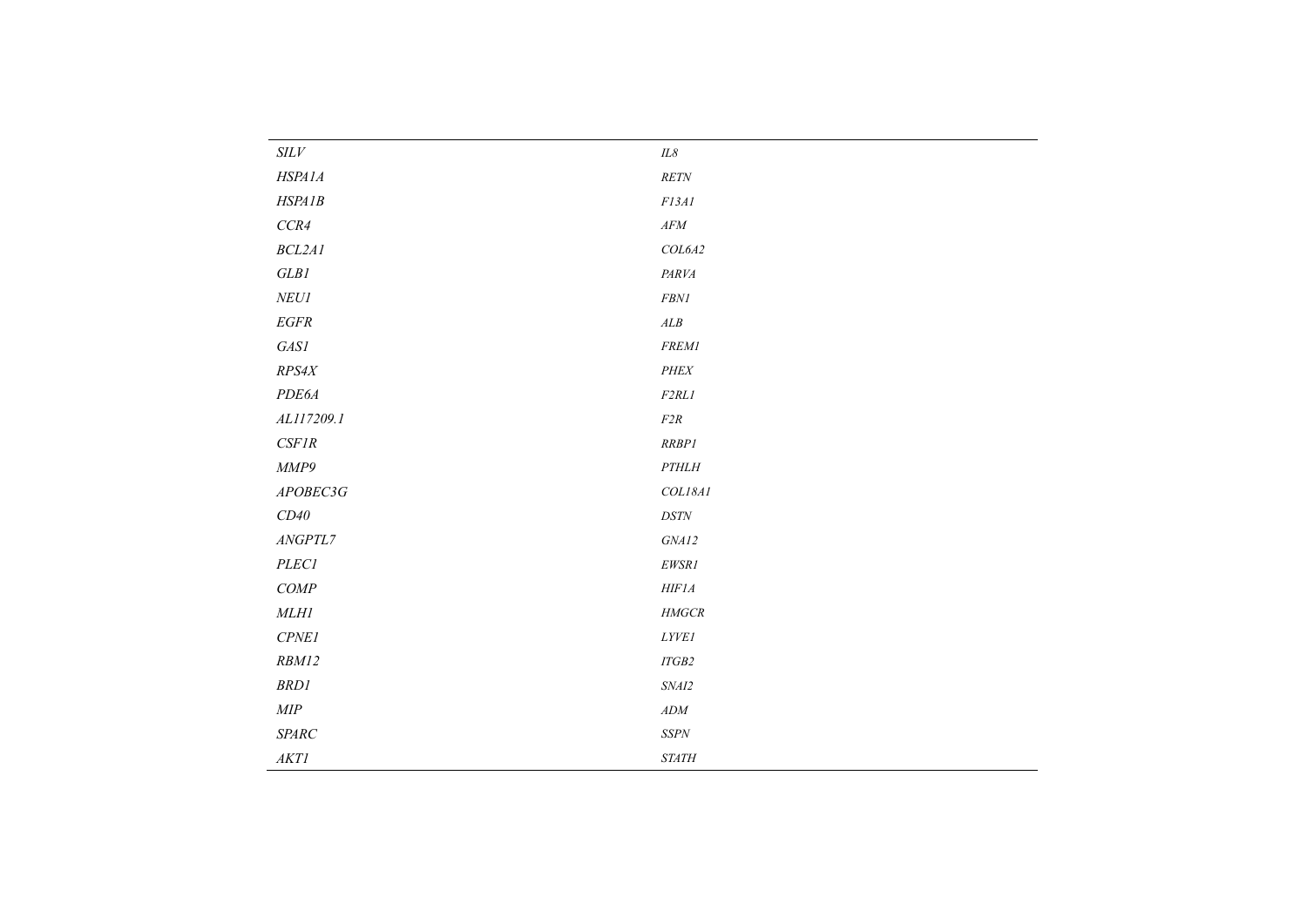| $\ensuremath{\mathit{ADC}}\ensuremath{\mathit{Y7}}$ | $\ensuremath{\mathit{CSN2}}$ |
|-----------------------------------------------------|------------------------------|
| <b>MTHFR</b>                                        | CEBPD                        |
| ${\cal O}GN$                                        | $TP53\,$                     |
| VCAN                                                | $LECTI$                      |
| $OPT\!N$                                            | CREBBP                       |
| $\it{MAX}$                                          | $TUBB4$                      |
| $\mathit{XRCC4}$                                    | $J\!A G {\cal I}$            |
| CALCA                                               | TMPRSS11D                    |
| BMP6                                                | ${\it CTSD}$                 |
| MAP2K7                                              | SERPINB2                     |
| CDC123                                              | $RLN2$                       |
| POU4F1                                              | $\ensuremath{\textit{OTX2}}$ |
| $FGF7$                                              | $J\!A K2$                    |
| $EDNRB$                                             | $IGFBP7$                     |
| ACTB                                                | <b>IKBKB</b>                 |
| <b>MTHFD1</b>                                       | $HOPX$                       |
| ESR2                                                | MMP25                        |
| $\cal{PTH}$                                         | $\it PLAT$                   |
| $\ensuremath{\mathit{C}\mathit{X}\mathit{CL2}}$     | $\ensuremath{\mathit{BMP2}}$ |
| SDCBP                                               | PDGFA                        |
| $FCER2$                                             | $N\!R T\!N$                  |
| $I\!L8$                                             | ${\it LGALS3}$               |
| $\ensuremath{USP6NL}$                               | $CLDN7$                      |
| <b>TEAD1</b>                                        | ${\cal G}R{\cal P}R$         |
| $N\!F2$                                             | OCLN                         |
| PER1                                                | $\it KLF6$                   |
|                                                     |                              |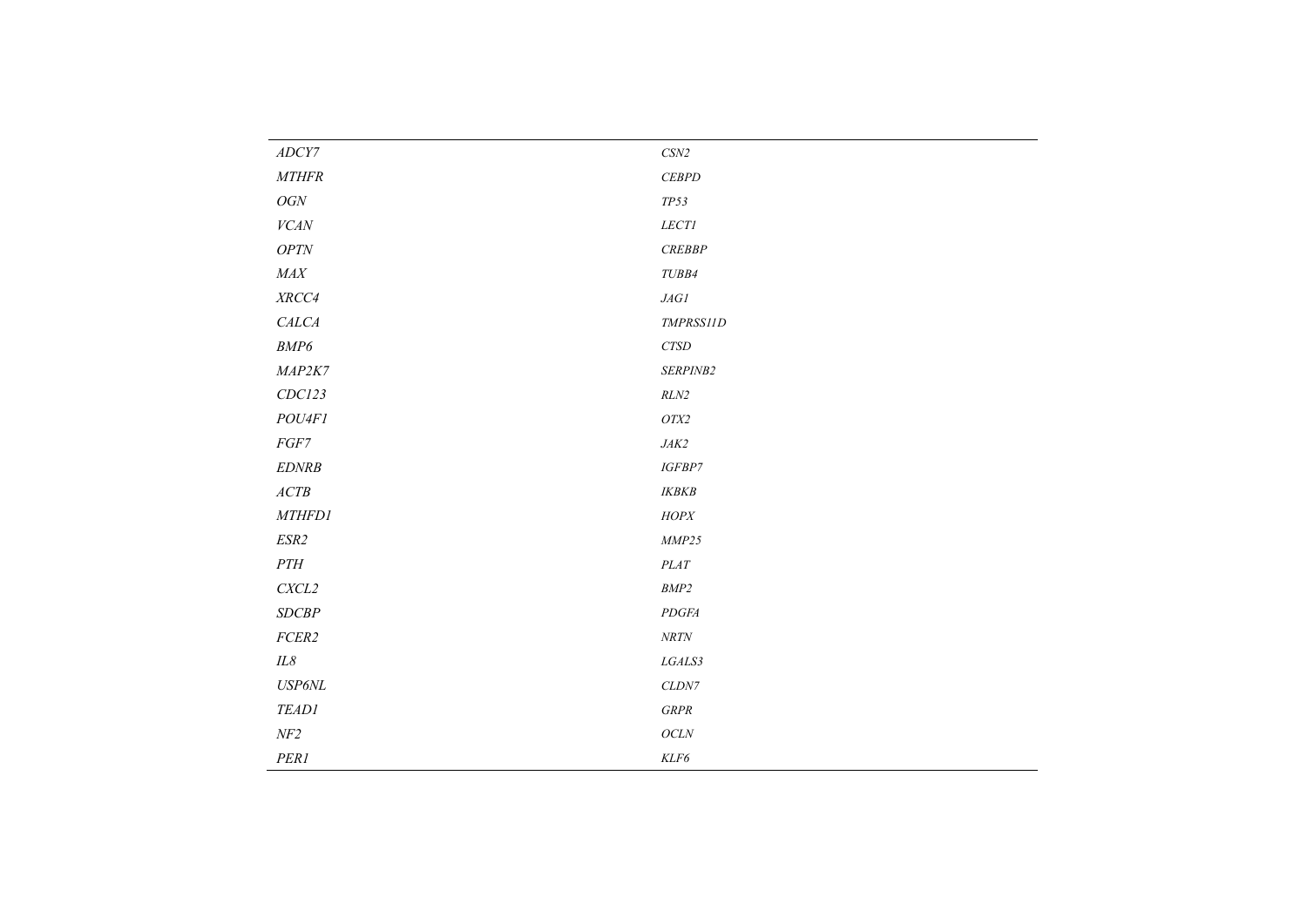| <b>PSIP1</b>                                 | $\ensuremath{\mathit{TAF9}}$         |
|----------------------------------------------|--------------------------------------|
| $\it FBNI$                                   | $\emph{KDR}$                         |
| $\mathit{OVOL2}$                             | AC145132.3                           |
| NEFH                                         | $FIGF$                               |
| RPI                                          | $K\!I\!T$                            |
| $\emph{TMTCI}$                               | $\ensuremath{\mathit{CBS}}$          |
| $\boldsymbol{ALB}$                           | $\ensuremath{\mathit{BMP4}}$         |
| $\cal{PHEX}$                                 | $SFRP1$                              |
| COL18A1                                      | $\ensuremath{\textit{ILK}}$          |
| $P\!P\!L$                                    | $IDOI$                               |
| $OTOR$                                       | $PC\!M$                              |
| $H \! H \! F \! I \! A$                      | $\it RASSF2$                         |
| $SLC4A4$                                     | ADRAID                               |
| <b>SIX1</b>                                  | $\emph{MMP11}$                       |
| TYRP1                                        | ADAM9                                |
| $\boldsymbol{A}\boldsymbol{D}\boldsymbol{M}$ | $\mathcal{M}GP$                      |
| HMOX2                                        | $AT\hspace{-0.1cm}L\hspace{-0.1cm}I$ |
| VAVI                                         | FGFR1                                |
| $SBF2$                                       | ${\it MLST8}$                        |
| MNI                                          | MAPKI                                |
| IL2RA                                        | $\emph{MMP26}$                       |
| $B2M\;$                                      | $\it BACE2$                          |
| OLFM4                                        | CDKNIB                               |
| <b>SULTIEI</b>                               | MAP3KI                               |
| $TP53$                                       | $EPSTII$                             |
| ADCY9                                        | $\it{TNFSF11}$                       |
|                                              |                                      |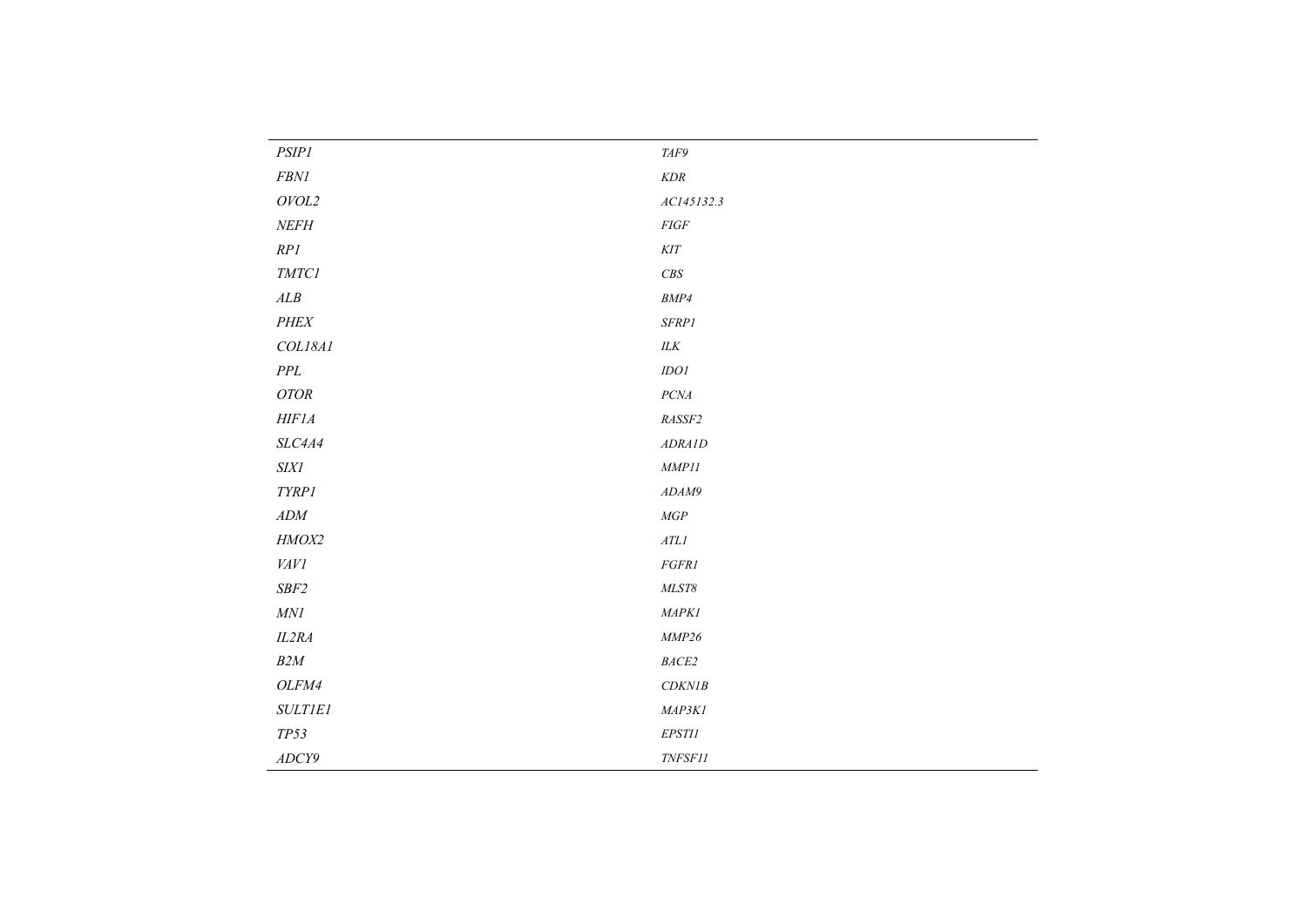| $\it FOXCI$                                   | $GPIBA$        |
|-----------------------------------------------|----------------|
| <b>FOXQ1</b>                                  | $IL6ST$        |
| $SHBG$                                        | $\emph{MBP}$   |
| TNFSF14                                       | $ESMI$         |
| CREBBP                                        | $\it FST$      |
| $\ensuremath{\mathit{BTBD3}}$                 | $ITGA2$        |
| $\it{CARTPT}$                                 | $ITGAI$        |
| CD68                                          | $ET\!S2$       |
| $J\!\!AGl$                                    | $FGF10$        |
| $\ensuremath{\mathcal{A}}\xspace I\!\!R\!\!E$ | $OLRI$         |
| TMPRSS11D                                     | NFKBIA         |
| PDCDILG2                                      | $DUSP4$        |
| ${\it CTSD}$                                  | POSTN          |
| CD274                                         | SOD3           |
| LPHN3                                         | PPARGC1A       |
| NHS                                           | CD81           |
| PLCB4                                         | $A2M$          |
| $\it IKBKB$                                   | SERPINB5       |
| AKRIC4                                        | $BCL2$         |
| AKRIC3                                        | ${\it C4A}$    |
| $EIF5A$                                       | TNFRSF11A      |
| $GGT\!I$                                      | $\mathit{INS}$ |
| $\it PLAT$                                    | $IGF2$         |
| $\ensuremath{\mathit{BMP2}}$                  | $CLU$          |
| $PDGFA$                                       | $\it{PROM1}$   |
| LGALS3                                        | TPSAB1         |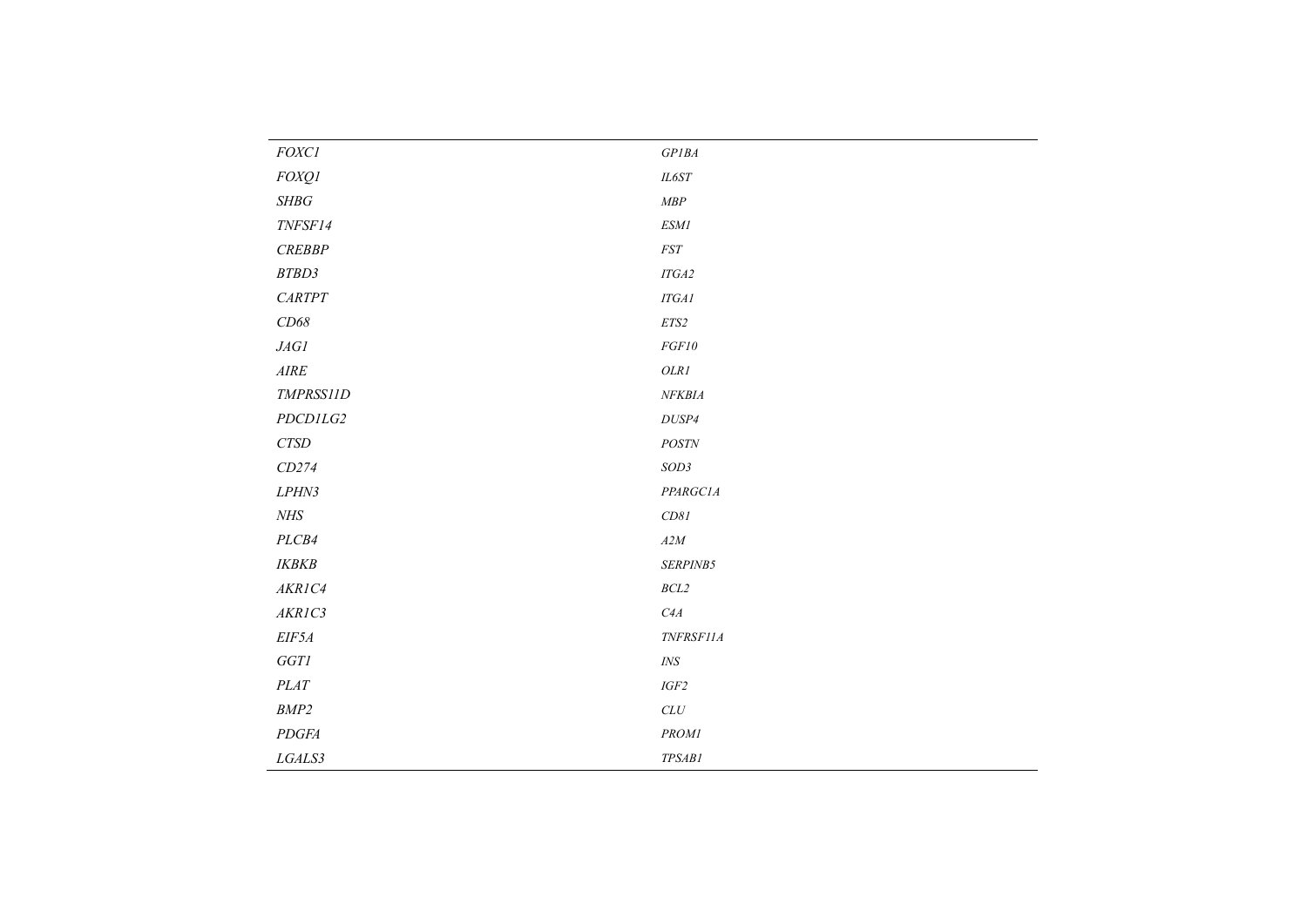| AKRIC2                       | RUNXI                                                                                           |
|------------------------------|-------------------------------------------------------------------------------------------------|
| $GLIS3$                      | $\ensuremath{\mathit{PTK2B}}$                                                                   |
| AKRICI                       | $RCANI$                                                                                         |
| $ACE2$                       | PRKD1                                                                                           |
| $\cal{PIR}$                  | $SLC5A3$                                                                                        |
| $K\!I\!T$                    | $GZ\!M\!B$                                                                                      |
| $\ensuremath{\mathit{CBS}}$  | $\emph{THBS1}$                                                                                  |
| BMP4                         | PNMA2                                                                                           |
| SFRPI                        | $\ensuremath{\mathcal{C}}\xspace\ensuremath{\mathcal{I}}\xspace\ensuremath{\mathcal{R}}\xspace$ |
| $\ensuremath{\textit{ILK}}$  | $\mathcal{C}\mathcal{I}\mathcal{S}$                                                             |
| FANCB                        | <b>STUB1</b>                                                                                    |
| $PC\!M$                      | <b>SERPINF1</b>                                                                                 |
| PTGER2                       | ${\cal PTPN6}$                                                                                  |
| ${\cal H} {\cal B} {\cal B}$ | SERPINF2                                                                                        |
| $RB{\cal I}$                 | ALOX5AP                                                                                         |
| $PRNP$                       | $\it HMGB1$                                                                                     |
| <b>ADRAID</b>                | $\it LOXL2$                                                                                     |
| SMPDI                        | SMAD4                                                                                           |
| $TFFI$                       | $FLTI$                                                                                          |
| GTPBP4                       | CDI5I                                                                                           |
| HTR2A                        | $CD4$                                                                                           |
| HTRIA                        | YWHAE                                                                                           |
| AC055839.1                   | ZNF384                                                                                          |
| $BCR$                        | $LIPG$                                                                                          |
| $\mathit{MGP}$               | <b>MSX1</b>                                                                                     |
| $\emph{SAVI}$                | $\mathit{DYM}$                                                                                  |
|                              |                                                                                                 |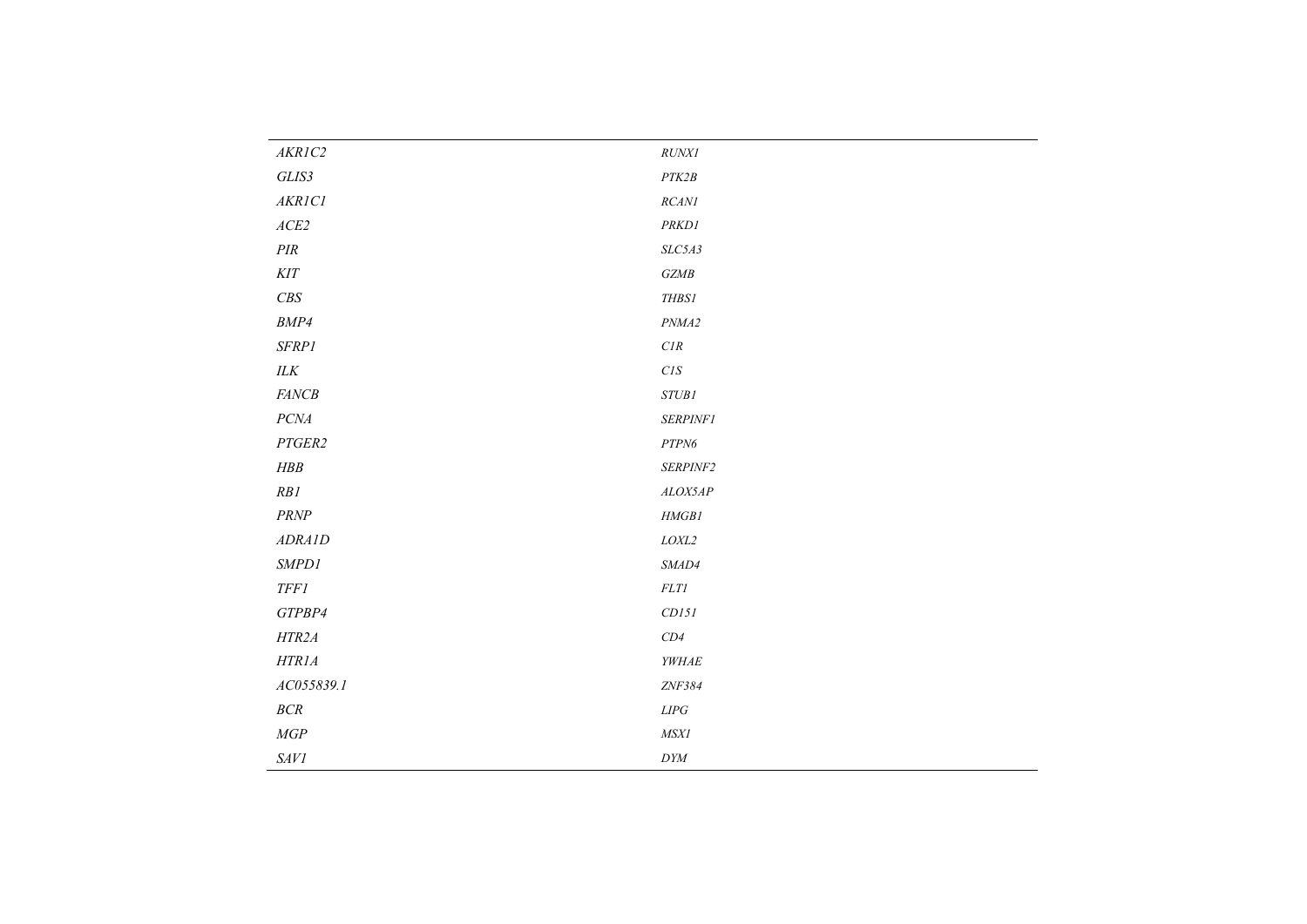| $ERCC8$         | $\ensuremath{\textit{SMAD7}}$       |
|-----------------|-------------------------------------|
| $\emph{EMP1}$   | $\it \textit{SMAD2}$                |
| $TPTI$          | $BMPI$                              |
| <b>MAPK1</b>    | JPH4                                |
| $TSC22DI$       | <b>TRIO</b>                         |
| $\it{BACE2}$    | <b>LRPAP1</b>                       |
| CDKNIB          | $SODI$                              |
| SLC4A11         | $M\!Y\!H\!T$                        |
| $\mathit{ARSD}$ | $C16$ orf $35$                      |
| ADRB3           | $\emph{IJPI}$                       |
| TRIM21          | GAPDH                               |
| UBE2K           | $IFTM{\cal I}$                      |
| GPIBA           | $ELANE$                             |
| $TSC2$          | ${\cal PRIN3}$                      |
| STK19P          | $FGF9$                              |
| $\emph{MBP}$    | $LPL$                               |
| $ESMI$          | ADAMTS5                             |
| CNDPI           | $\it FSTL3$                         |
| $FOXO1$         | $JUB$                               |
| <b>TBC1D1</b>   | ADAMTS1                             |
| $SSTRI$         | ${\it VWF}$                         |
| $\it ISLI$      | ${\cal APP}$                        |
| $FGF10$         | $NTF3$                              |
| $CCL28$         | $B\hspace{-0.9pt}S\hspace{-0.9pt}G$ |
| $G\!S\!R$       | $BGLAP$                             |
| NFKBIA          | MMP14                               |
|                 |                                     |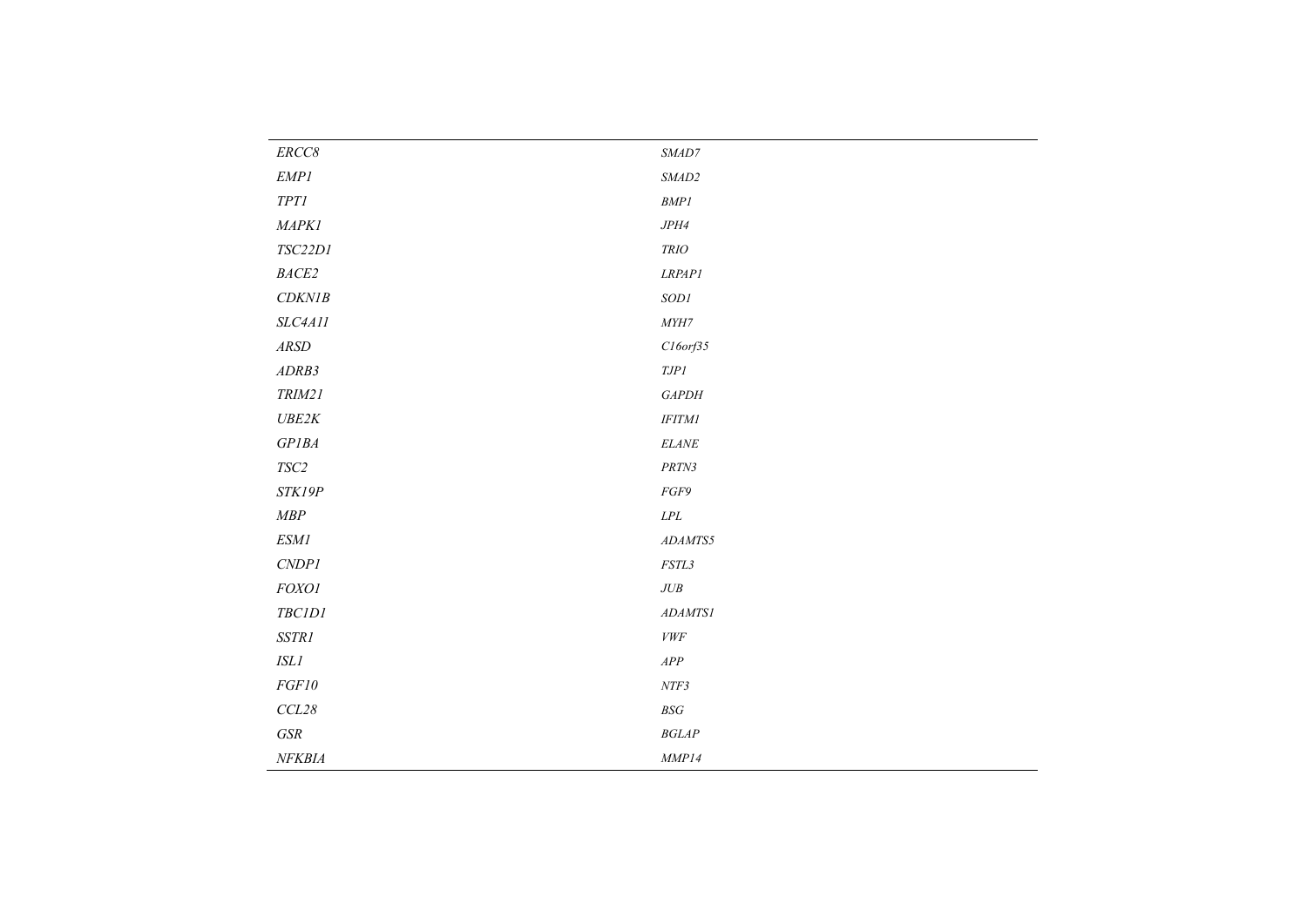| $\it{POSTN}$                                                                                | $FGF23$                        |
|---------------------------------------------------------------------------------------------|--------------------------------|
| $PTGER4$                                                                                    | $\ensuremath{\mathit{NRIP1}}$  |
| SERPINB3                                                                                    | MEPIB                          |
| $A2M$                                                                                       | $CDH2$                         |
| $CT\!N\!S$                                                                                  | $CTSB$                         |
| $BCL2$                                                                                      | $GATA4$                        |
| $P\ensuremath{\mathcal{B}}\ensuremath{\mathcal{K}}$                                         | ${\it APEXI}$                  |
| C4A                                                                                         | $GATA6$                        |
| $\emph{LDB2}$                                                                               | $\ensuremath{\mathit{ANGPT2}}$ |
| TNFRSF11A                                                                                   | ROCK1                          |
| $COMT$                                                                                      | ${\it TWSG1}$                  |
| $\ensuremath{\mathit{INS}}$                                                                 |                                |
| $IGF2$                                                                                      |                                |
| $G\!D\!N\!F$                                                                                |                                |
| $CLU$                                                                                       |                                |
| $COCH$                                                                                      |                                |
| $HLA-DRB3$                                                                                  |                                |
| EPHX2                                                                                       |                                |
| $\boldsymbol{A} \boldsymbol{D} \boldsymbol{C} \boldsymbol{Y} \boldsymbol{I} \boldsymbol{0}$ |                                |
| SLCIA3                                                                                      |                                |
| ${\it MSLN}$                                                                                |                                |
| $PEX5$                                                                                      |                                |
| <b>THBS1</b>                                                                                |                                |
| PNMA2                                                                                       |                                |
| $\it NEFL$                                                                                  |                                |
| $NEFM$                                                                                      |                                |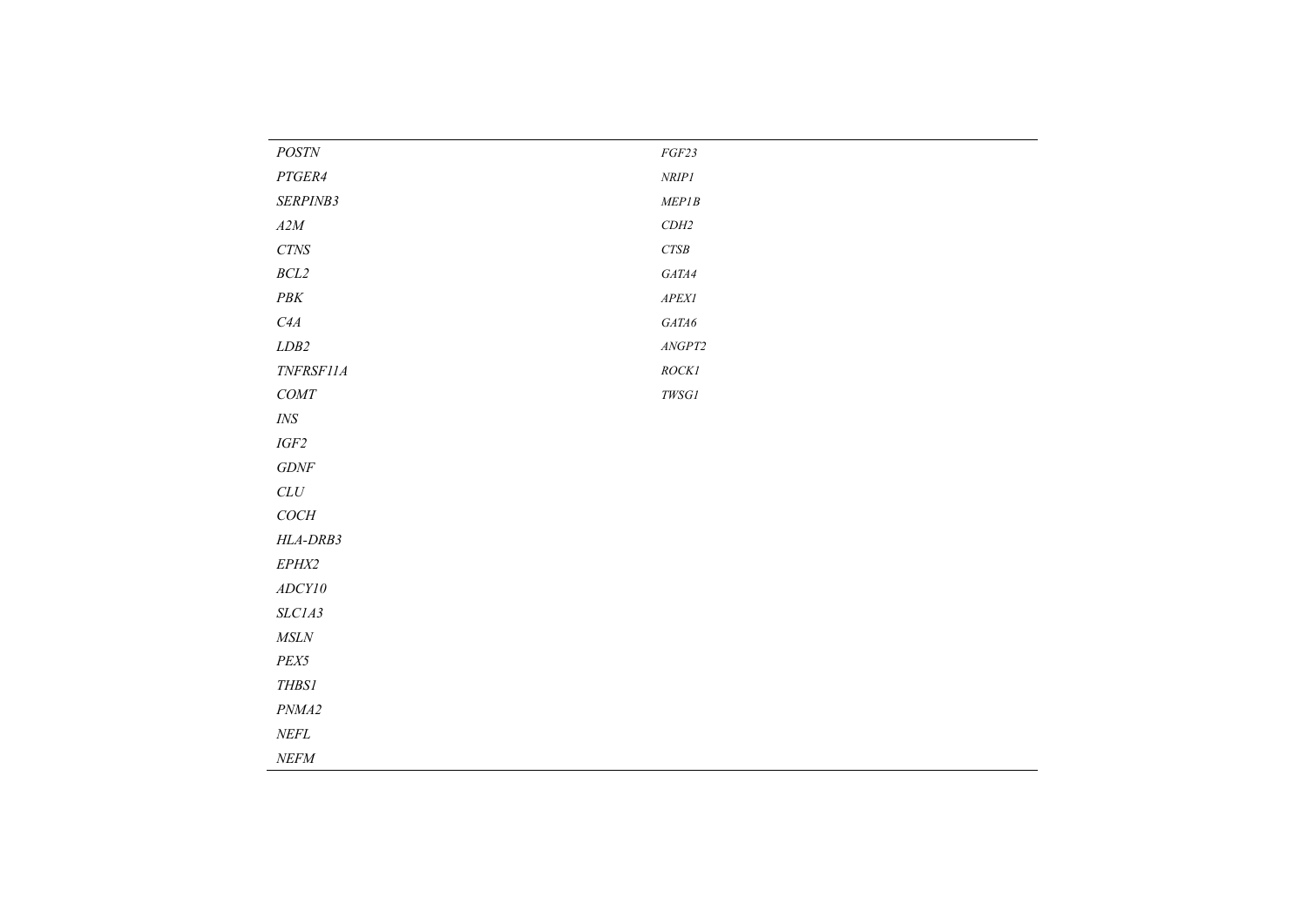| $\mathcal{C}\mathcal{I}\mathcal{S}$                                                                                        |
|----------------------------------------------------------------------------------------------------------------------------|
| $STUBI$                                                                                                                    |
| <b>SERPINF1</b>                                                                                                            |
| SERPINF2                                                                                                                   |
| $ENO2$                                                                                                                     |
| ALOX5AP                                                                                                                    |
| $\it LOXL2$                                                                                                                |
| ${\it C4B}$                                                                                                                |
| NPR3                                                                                                                       |
| $\ensuremath{\mathit{T}\!N}\xspace\!\ensuremath{\mathit{FR}\xspace}\xspace\!\!\!\!\!S\!\!\!\!\!\!F\!\!\!\!\!10\!\!\!\!\!A$ |
| $\ensuremath{\mathit{BID}}$                                                                                                |
| $FLTI$                                                                                                                     |
| TNFRSF10B                                                                                                                  |
| $\it PDXl$                                                                                                                 |
| $CD4\,$                                                                                                                    |
| $\it YWHAE$                                                                                                                |
| $\emph{SNPH}$                                                                                                              |
| $N\!R\!L$                                                                                                                  |
| ${\it GREM1}$                                                                                                              |
| $\ensuremath{\textit{SMAD7}}$                                                                                              |
| $\it \textit{SMAD2}$                                                                                                       |
| $BMPI$                                                                                                                     |
| $\emph{MRAP}$                                                                                                              |
| LRPAPI                                                                                                                     |
| $\it CENPJ$                                                                                                                |
| SODI                                                                                                                       |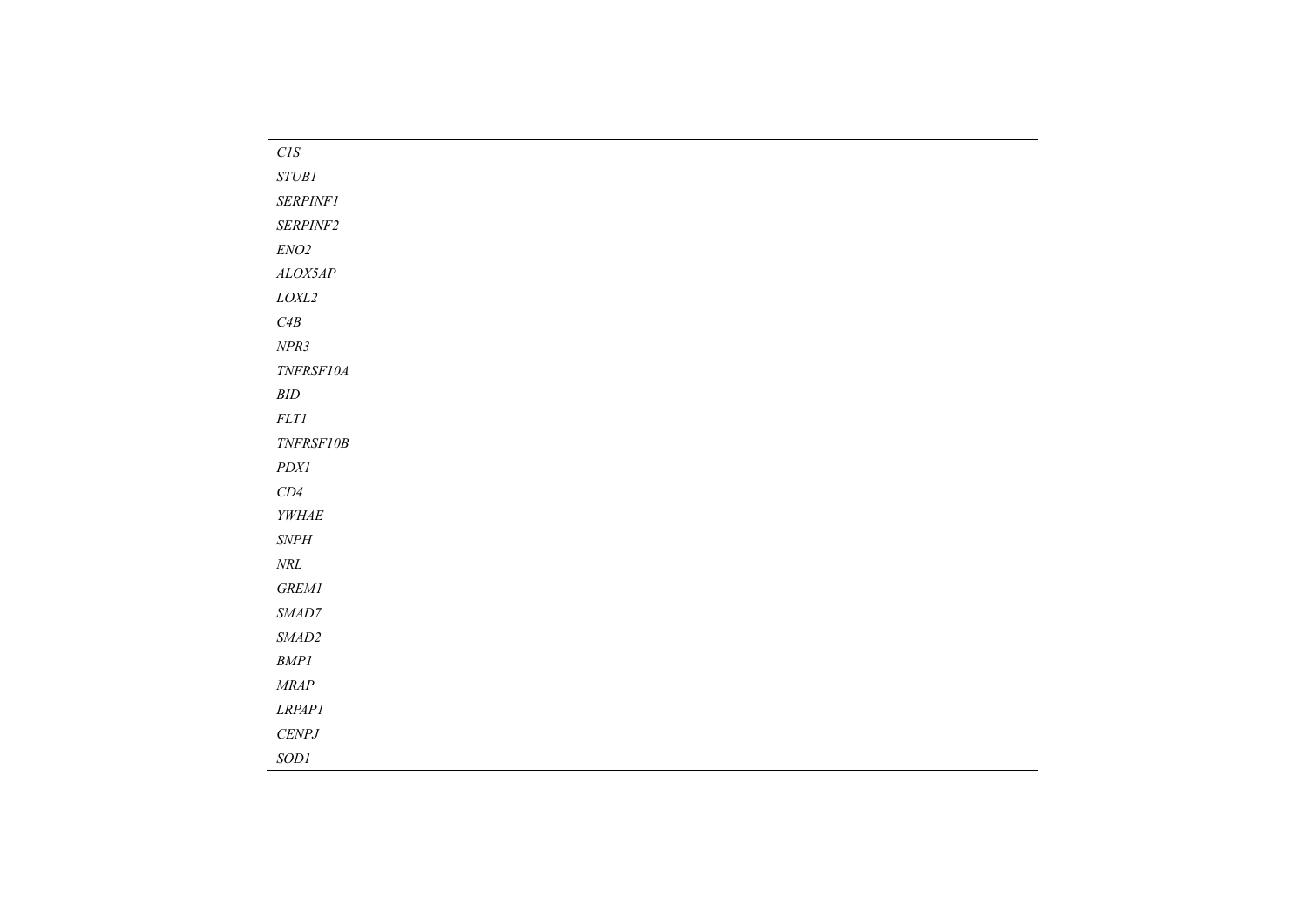| $Cl$ 6orf35                         |  |
|-------------------------------------|--|
| ${\it MPG}$                         |  |
| $\operatorname{HTT}$                |  |
| $\emph{GAPDH}$                      |  |
| $SGCG$                              |  |
| $\it SETBP1$                        |  |
| $\it TNFRSF1A$                      |  |
| $PSMB5$                             |  |
| ${\it VWF}$                         |  |
| AQPI                                |  |
| ${\cal APP}$                        |  |
| $TERT$                              |  |
| $NTF3$                              |  |
| $B\hspace{-0.9pt}S\hspace{-0.9pt}G$ |  |
| ${\it GJB2}$                        |  |
| $\emph{MMP14}$                      |  |
| $SLC7A7$                            |  |
| $BTG3$                              |  |
| $IDUA$                              |  |
| $FOMI$                              |  |
| $TTR$                               |  |
| ${\it FKBP4}$                       |  |
| $PDE6B$                             |  |
| $AQP4$                              |  |
| ${\it APEXI}$                       |  |
| $M\!I\!B1$                          |  |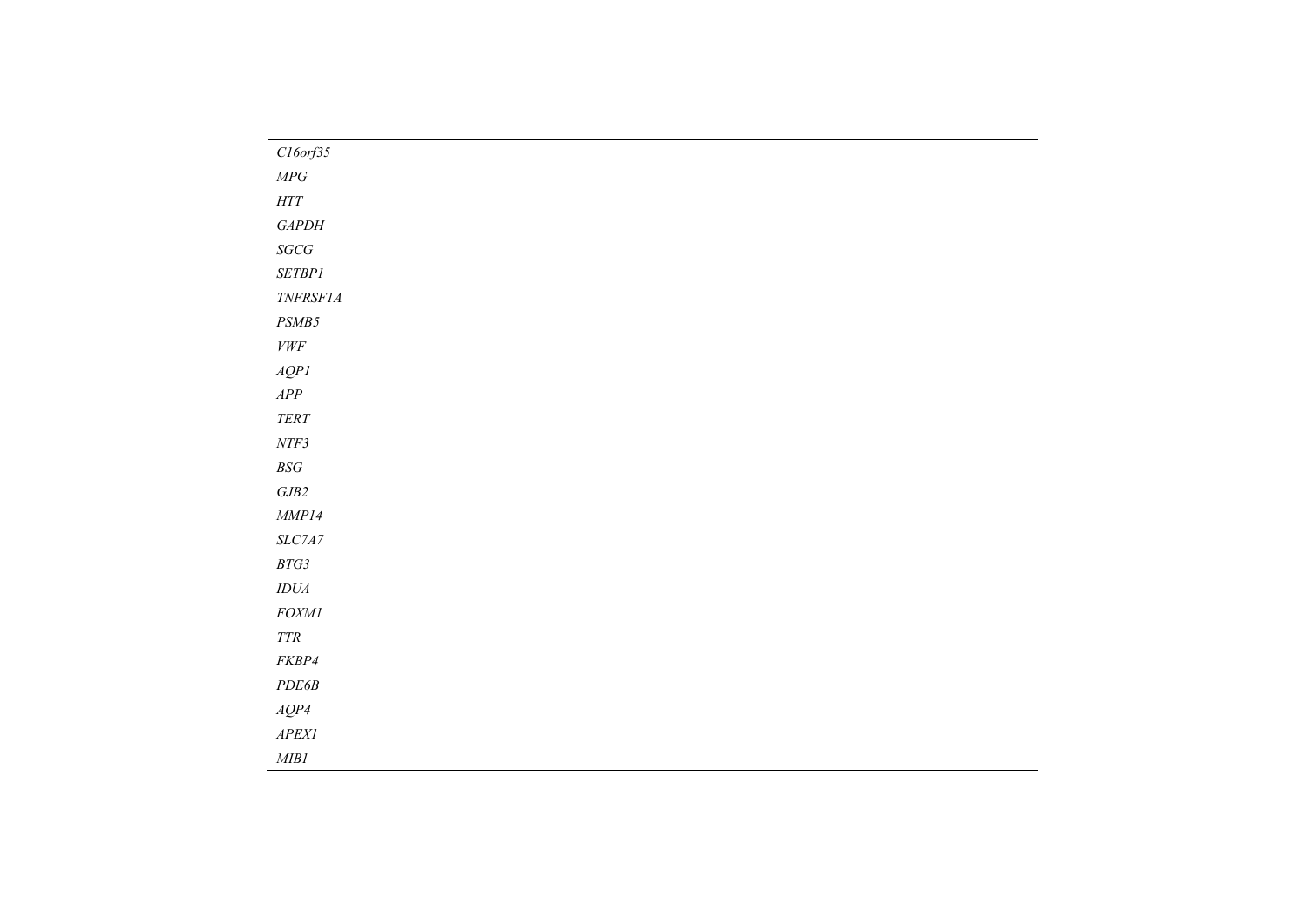| <b>ROCK1</b>  |  |  |
|---------------|--|--|
| ZFP161        |  |  |
| <i>DLGAP1</i> |  |  |
| <i>TGIF1</i>  |  |  |
| AC217779.1    |  |  |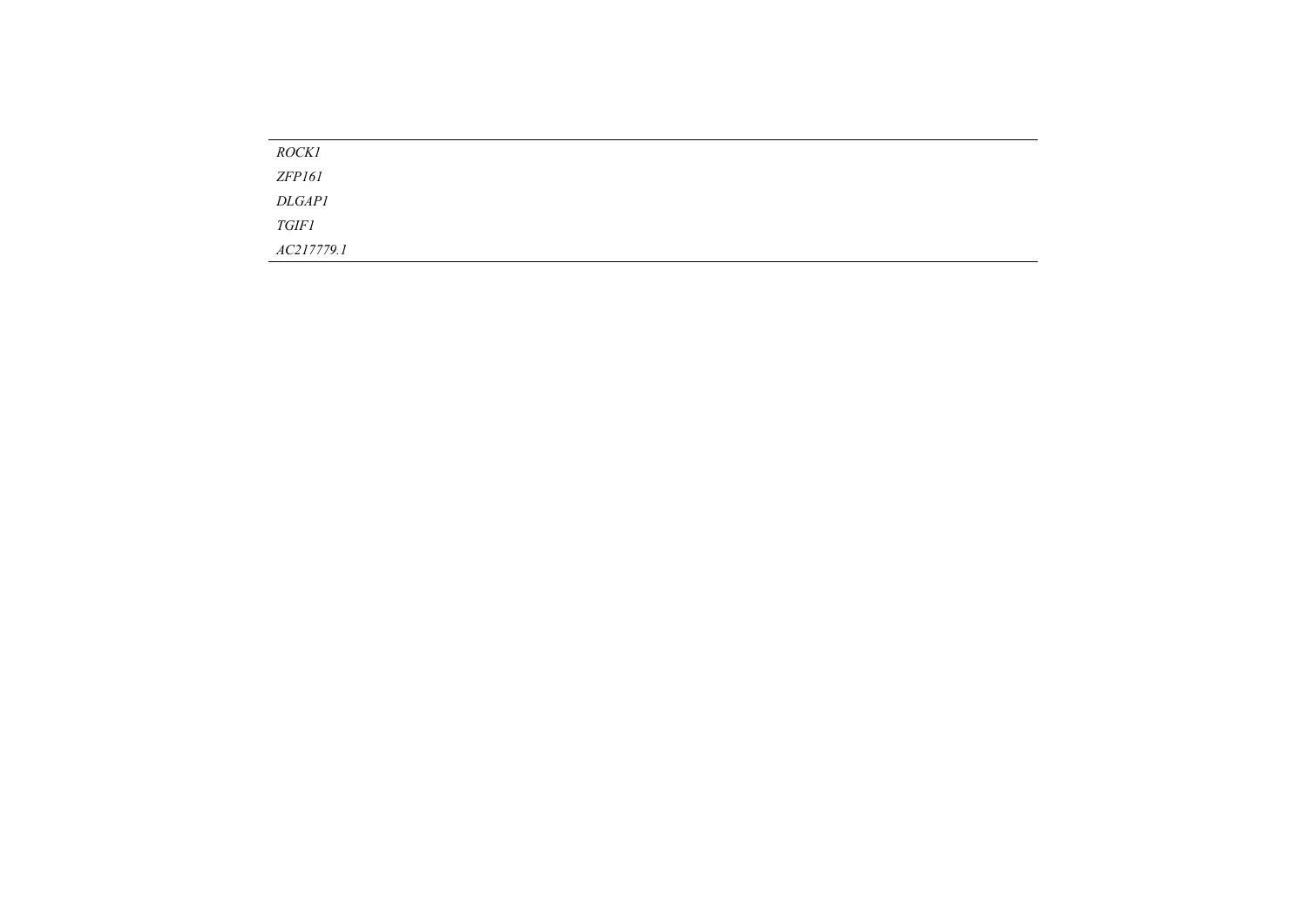| Process                                                     | Genes in  | Total genes | Corrected                 | Genes                                                                                                                                                                                                  |
|-------------------------------------------------------------|-----------|-------------|---------------------------|--------------------------------------------------------------------------------------------------------------------------------------------------------------------------------------------------------|
|                                                             | query set | in genome   | hypergeometric<br>P value |                                                                                                                                                                                                        |
| Extracellular matrix organization                           | 31        | 257         | 3.47E-27                  | CDH1, CD44, VWF, VTN, VCAM1, TNF, THBS1, TGFBI, SPARC, BGN, SERPINE1, NID1, MMP14, MMP9, MMP3, MMP2, M<br>MP1, MFAP2, LUM, ITGAL, ICAM1, TNC, FN1, FGF2, FBN1, ELN, COL18A1, DCN, VCAN, COL1A2, COL1A1 |
| Platelet degranulation                                      | 20        | 125         | 2.44E-19                  | CLU, MMRN1, VWF, VEGFA, TIMP1, THBS1, TGFB3, TGFB2, TGFB1, TF, SPARC, SOD1, SERPINE1, KNG1, IGF2, IGF1, A<br>POA1, FN1, ALB, EGF                                                                       |
| Cytokine-mediated signaling pathway                         | 25        | 290         | 3.99E-18                  | CDKN1A, CD4, VIM, VEGFA, VCAM1, TWIST1, TNF, TIMP1, TGFB1, BCL2, NOS2, MMP9, MMP3, MMP2, MMP1, KIT, IL8,<br>IL2, ICAM1, FOS, FN1, FGF2, AKT1, F3, COL1A2                                               |
| Response to drug                                            | 22        | 305         | 3.82E-14                  | CDKN1B, CDKN1A, CDH1, CAT, TIMP2, THBS1, TGFBR2, TGFB2, SST, SOD1, BCL2, REN, PTCH1, APOA1, ICAM1, APEX<br>1.FOS.ENG.EDN1.COL18A1.CTNNB1.COL1A1                                                        |
| Positive regulation of cell population<br>Proliferation     | 27        | 557         | 1.45E-13                  | CDKN1B, CNOT8, VEGFA, TIMP1, THBS1, TGFBR2, TGFB3, TGFB2, TGFB1, SHH, RPS4X, BCL2, KIT, IL2, IGF2, IGF1, T<br>NC,FN1,FLT1,FGF2,AKT1,AGT,EGFR,EGF,EDN1,COL18A1,CTNNB1                                   |
| Response to hypoxia                                         | 17        | 174         | 7.16E-13                  | CDKN1B, CAT, VEGFA, THBS1, TGFBR2, TGFB3, TGFB2, BMP2, PLAU, PLAT, NOS2, NOS1, MMP14, MMP2, ICAM1, EN<br>G,EDNI                                                                                        |
| Wound healing                                               | 14        | 103         | 1.99E-12                  | TIMP1,TGFBR2,TGFB3,TGFB2,SPARC,IGF1,TNC,GSN,FN1,FGF2,ENG,EGFR,DCN,COL1A1                                                                                                                               |
| Regulation of cell population<br>Proliferation              | 18        | 222         | 2.05E-12                  | CLU, CDKN1B, TNF, TGFBR2, TGFB3, TGFB2, TGFB1, SPARC, SHH, PTCH1, PLAU, NOS2, KIT, TNC, ENG, AGT, EGFR, C<br><b>TNNB1</b>                                                                              |
| Negative regulation of gene expression                      | 20        | 310         | 4.16E-12                  | CDKN1A,CD34,VEGFA,TNF,TGFB2,TGFB1,BMP2,SHH,SERPINF1,NOS2,MAX,IL8,IGF1,FGF2,AKT1,ENG,AGT,E<br>DN1, ACE, CTNNB1                                                                                          |
| Positive regulation of gene expression                      | 24        | 498         | 4.56E-12                  | CLU, CD34, VIM, VEGFA, TWIST1, TNF, TGFB1, BMP2, SHH, MAPK8, MAPK3, NOS3, KIT, IL8, IGF1, TNC, GSN, GJA1, FN<br>1,AKT1,F3,ENG,EGF,CTNNB1                                                               |
| Positive regulation of cell migration                       | 18        | 255         | 1.66E-11                  | VEGFA,THBS1,TGFB1,BMP2,SOD2,PLAU,MMP14,MMP9,KIT,IGF1,HSPA5,FLT1,F3,EGFR,EGF,EDN1,COL18A1,<br><b>COLIAI</b>                                                                                             |
| Aging                                                       | 15        | 178         | 1.57E-10                  | CAT, CALCA, TIMP2, TIMP1, TGFBR2, TGFB3, SOD1, MAPK3, SERPINF1, APEX1, GSN, FOS, AKT1, AGT, DCN                                                                                                        |
| Cellular protein metabolic process                          | 16        | 226         | 3.55E-10                  | CALCA, TIMP 1, TGFBI, TF, MMP2, MMP1, KNG1, IGF2, IGF1, APOA1, TNC, GSN, FN1, ALB, FBN1, VCAN                                                                                                          |
| Regulation of blood pressure                                | 10        | 63          | 1.50E-09                  | CD34, CALCA, SOD2, SOD1, REN, NOS3, AGT, EDN1, ACE, COL1A2                                                                                                                                             |
| Positive regulation of MAP kinase<br>activity               | 10        | 63          | 1.50E-09                  | VEGFA, TNF, TGFB1, KIT, GH1, FLT1, FGF2, EGFR, EGF, EDN1                                                                                                                                               |
| Response to estradiol                                       | 12        | 111         | 1.51E-09                  | CDKN1B, CD4, CAT, TGFB1, PTCH1, PCNA, GJA1, GH1, AGT, EGFR, CTNNB1, COL1A1                                                                                                                             |
| Extracellular matrix disassembly                            | 10        | 67          | 2.69E-09                  | CD44,TIMP2,TIMP1,MMP14,MMP9,MMP3,MMP2,MMP1,GSN,ENG                                                                                                                                                     |
| Positive regulation of peptidyl-tyrosine<br>phosphorylation | 11        | 92          | 2.93E-09                  | CD44, CD4, VTN, VEGFA, TGFB1, IGF2, IGF1, ICAM1, GH1, AGT, EGF                                                                                                                                         |
| Cellular response to growth factor<br>stimulus              | 10        | 69          | 3.26E-09                  | CAT, TWIST1, THBS1, TGFBR2, SPARC, BMP2, NOS1, AKT1, EGFR, CTNNB1                                                                                                                                      |
| Kidney development                                          | 12        | 122         | 3.28E-09                  | CAT, VEGFA, TGFB2, SHH, BCL2, REN, SERPINF1, FBN1, AGT, ACE, DCN, CTNNB1                                                                                                                               |
| Cell adhesion                                               | 23        | 655         | 5.32E-09                  | MMRN1, CDH1, CD44, CD34, CD4, VWF, VTN, VCAM1, THBS1, TGFB1, PVR, NID1, ACHE, ITGAL, IL2, ICAM1, TNC, GP1B<br>A, FN1, ENG, COL18A1, CTNNB1, VCAN                                                       |

Table S2. Summary of biological process gene set enrichment analysis of text mining genes.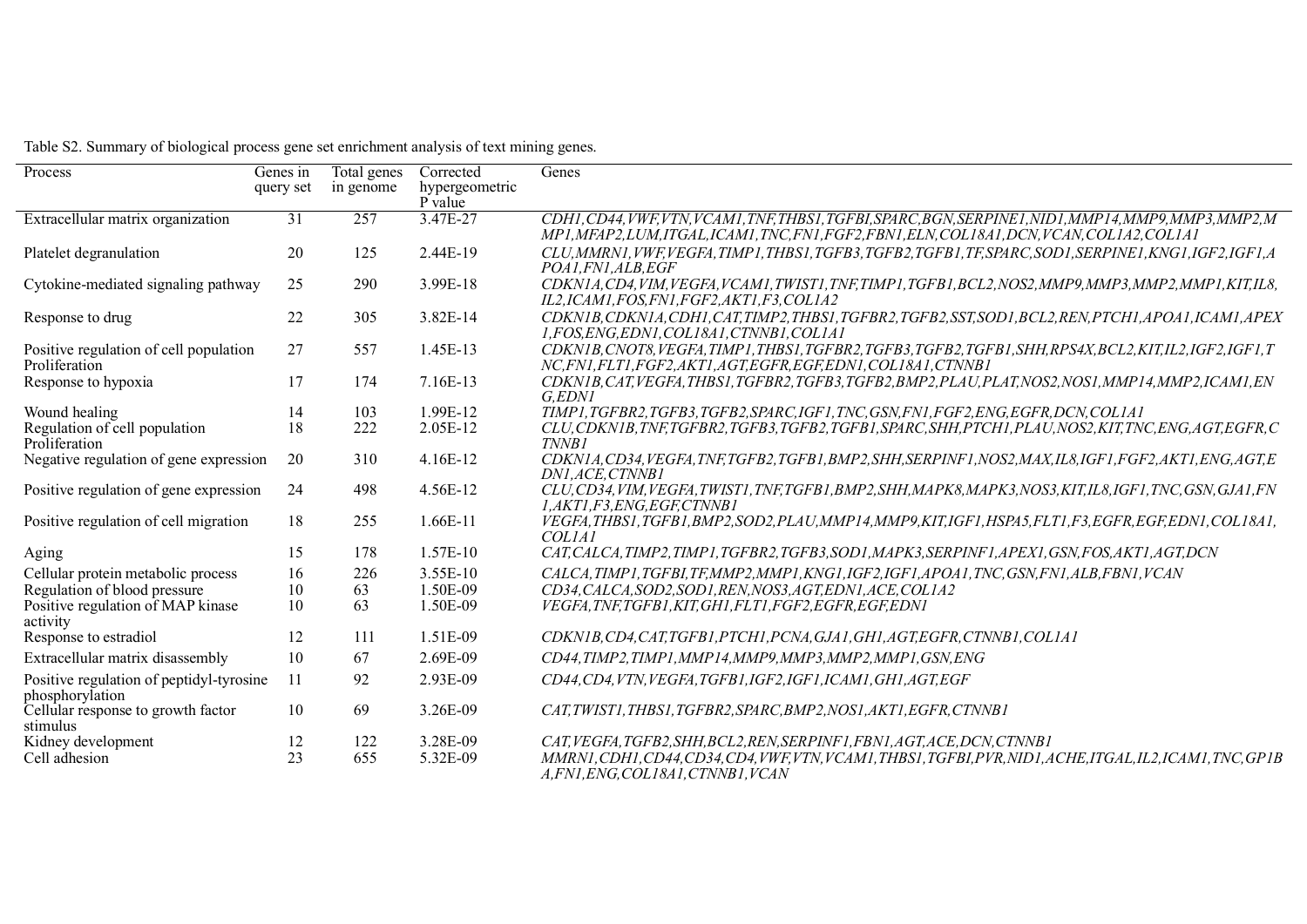| Heart development                    |    | 248 | 1.01E-08 | CDKN1B, CDKN1A, TGFBR2, TGFB2, TGFB1, SPARC, BMP2, SHH, PCNA, GJA1, FN1, FBN1, ENG, EDN1, CTNNB1          |
|--------------------------------------|----|-----|----------|-----------------------------------------------------------------------------------------------------------|
| Cellular response to cadmium ion     |    | 38  | 1.19E-08 | SOD1, MAPK8, MAPK3, MMP9, GSN, FOS, AKT1, EGFR                                                            |
| Response to mechanical stimulus      | 9  | 65  | 4.01E-08 | THBS1, TGFBR2, PTCH1, MAPK8, MMP14, TNC, FOS, DCN, COL1A1                                                 |
| Positive regulation of angiogenesis  | 12 | 156 | 4.35E-08 | CD34, VEGFA, TWIST1, THBS1, TGFBR2, SERPINE1, NOS3, IL8, FLT1, FGF2, F3, ENG                              |
| Skeletal system development          | 12 | 155 | 4.36E-08 | TGFB2,BMP2,MMP14,MMP9,IGF2,IGF1,FBN1,EDN1,CTNNB1,VCAN,COL1A2,COL1A1                                       |
| Negative regulation of apoptotic     | 20 | 547 | 4.51E-08 | CDKN1B, CDKN1A, CD44, CAT, VEGFA, TWIST1, TIMP1, THBS1, SOD1, SHH, BCL2, MAPK8, MMP9, IL2, IGF1, HSPA5, A |
| process                              |    |     |          | <i>LB.AKT1.EGFR.CTNNB1</i>                                                                                |
| Positive regulation of epithelial to |    | 46  | 5.01E-08 | TWIST1, TGFBR2, TGFB3, TGFB2, TGFB1, BMP2, CTNNB1, COL1A1                                                 |
| mesenchymal transition               |    |     |          |                                                                                                           |
| Positive regulation of cell division |    | 48  | 6.69E-08 | CAT, VEGFA, TGFB3, TGFB2, TGFB1, SHH, IGF2, FGF2                                                          |
| Activation of MAPK activity          |    | 128 | 6.74E-08 | TNF,THBS1,TGFB3,BMP2,SOD1,MAPK3,KIT,IGF1,FGF2,AGT,EGF                                                     |